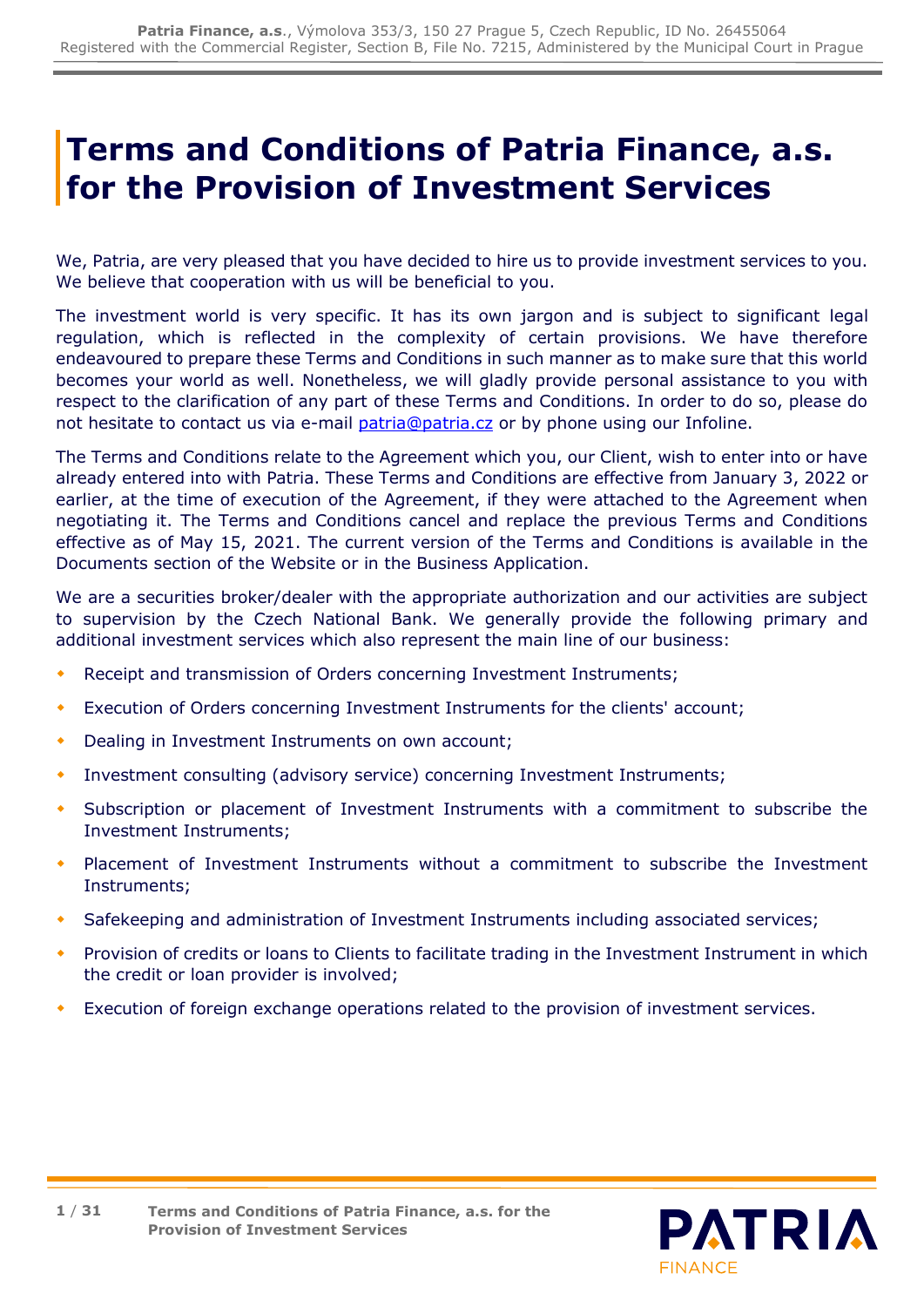The contents of the Terms and Conditions follow.

| 1. GENERAL INFORMATION CONCERNING THE TERMS AND CONDITIONS AND DEFINITIONS - 3 -  |
|-----------------------------------------------------------------------------------|
|                                                                                   |
|                                                                                   |
|                                                                                   |
| 5. ADMINISTRATION, SAFEKEEPING, RECORD KEEPING OF INVESTMENT INSTRUMENTS - 14 -   |
|                                                                                   |
|                                                                                   |
|                                                                                   |
| 9. INFORMATION FOR CLIENTS AS INVESTORS AND PROVISION OF SUCH INFORMATION  - 18 - |
|                                                                                   |
|                                                                                   |
| 12. AUTHORIZED PERSONS AND THEIR ACTS ON BEHALF OF THE CLIENT - 25 -              |
|                                                                                   |
|                                                                                   |
|                                                                                   |
| 16. BUSINESS APPLICATION AND EXECUTING THE AGREEMENT BY ELECTRONIC MEANS  - 28 -  |
|                                                                                   |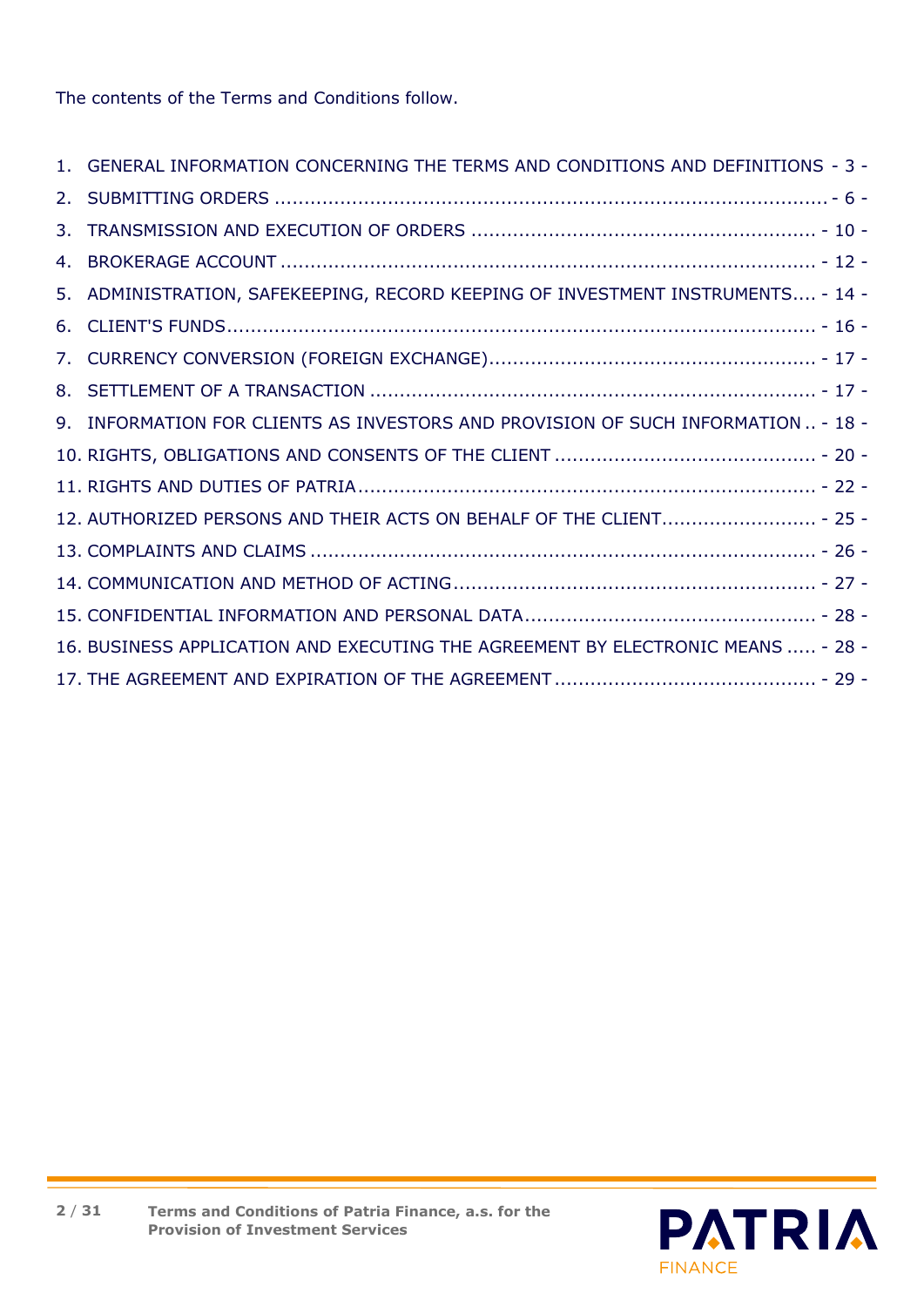# <span id="page-2-0"></span>**1. GENERAL INFORMATION CONCERNING THE TERMS AND CONDITIONS AND DEFINITIONS**

- 1.1 **Terms and Conditions.** Patria and the Client have adopted these Terms and Conditions in order to provide for their mutual rights and obligations in the provision of investment services as well as any other services (if any) which Patria provides to the Client under the Agreement or any Product Agreements. The Terms and Conditions also apply to any agents representing the Client in connection with the Agreement. The rules incorporated in the Terms and Conditions and applicable to the Agreement also reasonably apply to any Product Agreements.
- 1.2 **Section headings**. The headings (if any) of Sections in these Terms and Conditions or in the Agreement, such as the Section headings. in these Terms and Conditions, are for easier reference only, they shall not influence the construction of the individual Sections.
- 1.3 **Defined terms.** The Terms and Conditions employ defined terms in order to avoid long descriptions overloading the text. They are capitalised and therefore easy to recognize by the Client. Below please find definitions and abbreviations but the text itself of the Agreement or of the Terms and Conditions may contain other ones defined in brackets as follows: (hereinafter the "x"). The defined terms may subsequently be used in singular or plural without any differences in meaning. The Client shall find any terms which are not defined in the Terms and Conditions, in the Agreement. If the defined terms appear in any other documents to which the Agreement or the Terms and Conditions refer, they have the meaning provided in the Agreement or in the Terms and Conditions unless the definition of the term in the other documents differs.
- 1.4 **Definitions.** Below please find clarifications of the first set of terms:

**AML Act** means Act No. 253/2008 Coll. on Selected Measures against Legitimisation of Proceeds of Crime and Financing of Terrorism, as amended.

**Client's Bank Account** is the Client's monetary account stated in the Agreement to which the funds registered in the Brokerage Account are transferred on the basis of an instruction.

**Retail client** is a Client who is not deemed to be a Professional client or an Eligible Counterparty.

**Call Centre** is Patria's call centre set up to provide support to clients and selected investment services under the Agreement. The Client can find the telephone number of the Call Centre in the Document with Telephone and Bank Details.

**CSD** is an abbreviation of Central Securities Depository [Centrální depozitář cenných papírů, a.s.], with its registered office at Rybná 14, 110 05 Prague 1, Czech Republic, URL address [www.cdcp.cz.](http://www.cdcp.cz/)

**Custodian** is a person with whom Patria deposited the Investment Instruments and who provides the investment services of registration (record keeping), safekeeping and administration of Investment Instruments, or a service similar to the said investment service.

**Depository** means CSD or another person authorized to perform the duties of a depository.

**Debts** are any and all present or future, contingent or otherwise, payable or not yet payable debts of the Client owed to Patria which have arisen or will arise from or in connection with the Agreement, any Product Agreement, including any and all interest and other associated

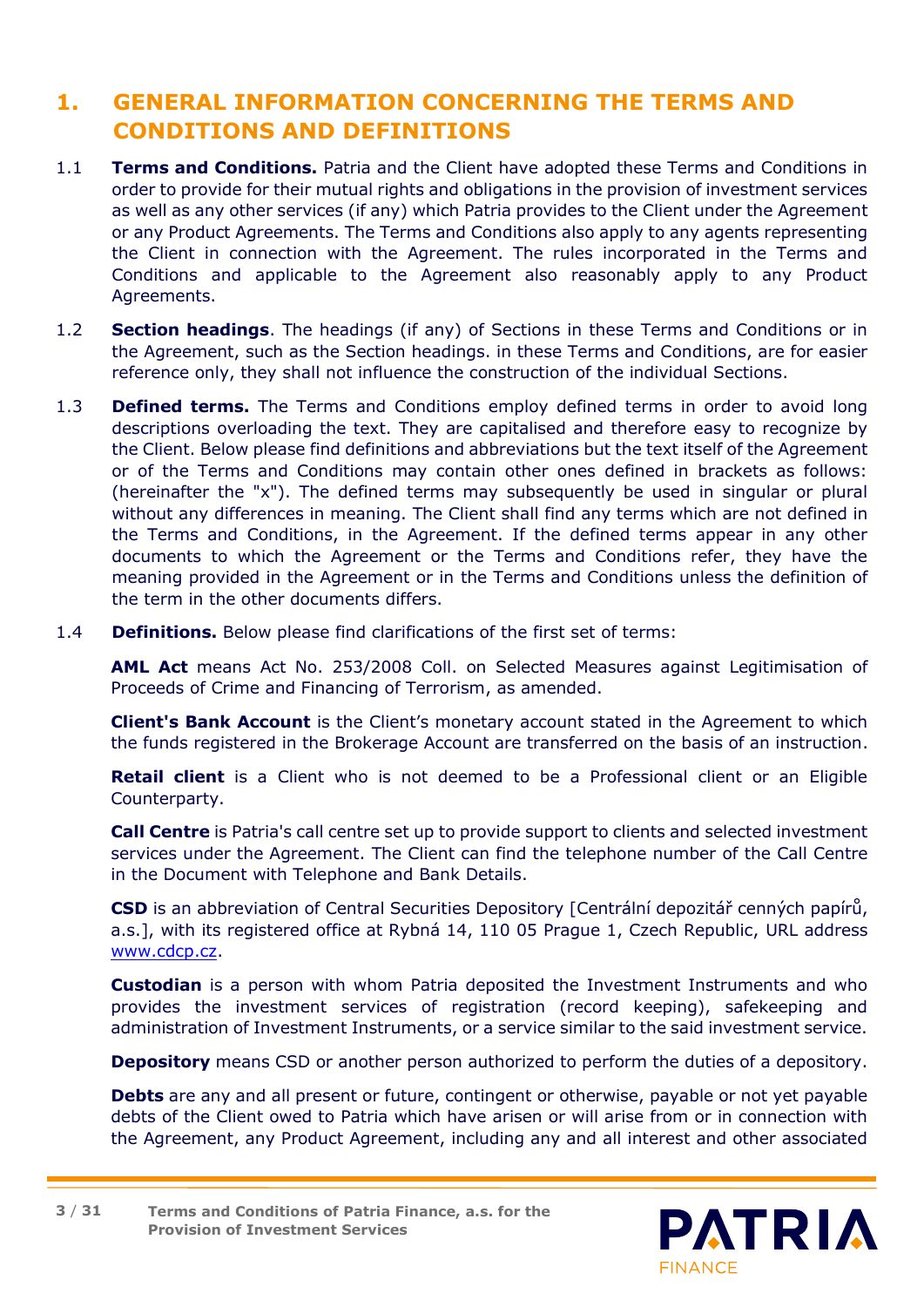dues, contractual penalties or other default payments or costs which Patria incurs in connection with the exercise of its rights and performance of obligations arising from or in connection with the Agreement, namely any and all such debts which arise throughout the term of the Agreement.

**Document with Telephone and Bank Details** is a document entitled "Patria Finance contact details and bank account numbers". The current version of the document is available in Patria or in the Documents section of the Website.

**Supervisory Authority** means the Czech National Bank with its registered office at Na Příkopě 28, Prague 1, Czech Republic, URL address [www.cnb.cz,](http://www.cnb.cz/) or any other institution supervising the capital market in the Czech Republic, as applicable.

**EMIR** is an abbreviation for Regulation (EU) No 648/2012 on OTC derivatives, central counterparties and trade repositories.

**Brokerage Account** is an internal account opened by Patria for the purpose of keeping records of the Client's property, primarily Investment Instruments and funds owned by the Client.

**Compensation Fund** means Garanční fond obchodníků s cennými papíry [Investor Compensation Fund].

**Infoline** is Patria's telephone centre set up to provide support to clients under the Agreement which is available at the tel. no. +420 221 424 240 or +421 232 203 203.

**Information on Personal Data Processing** is a document entitled "Information on the processing of personal data" which is available in the Documents section of the Website and in Patria's registered office.

**Investment Instruments** are investment securities, derivatives and other instruments as defined in the Capital Market Undertakings Act (as defined below).

**Website** means Patria's website accessible via Internet at the URL address [finance.patria.cz.](https://finance.patria.cz/)

**Collateral** means Investment Instruments, funds or other assets provided by the Client to secure the payment of the Client's Debts.

**Corporate Event** is an event initiated by a corporation as the issuer of shares, bonds or other Investment Instruments, as applicable, such as a dividend pay-out, splitting/division of an Investment Instrument, buy-back, changes in the corporate structure of corporations. Delisting of the security from trading on a regulated market is not deemed to be a corporate event.

**Property** means Investment Instruments, funds and other assets entrusted by the Client to Patria for the purpose of providing investment services.

**Broker** is a professional in Patria specializing in the provision of investment services. The Client can look up the Broker's telephone number in the Document with Telephone and Bank Details.

**Costs** are costs spent by Patria or billed by third parties, as applicable, in connection with the provision of services under the Agreement, as well as costs incurred by Patria and/or third parties which are connected with legal acts required to establish, preserve or assert the Client's rights or performed by Patria at the Client's request or with the Client's consent.

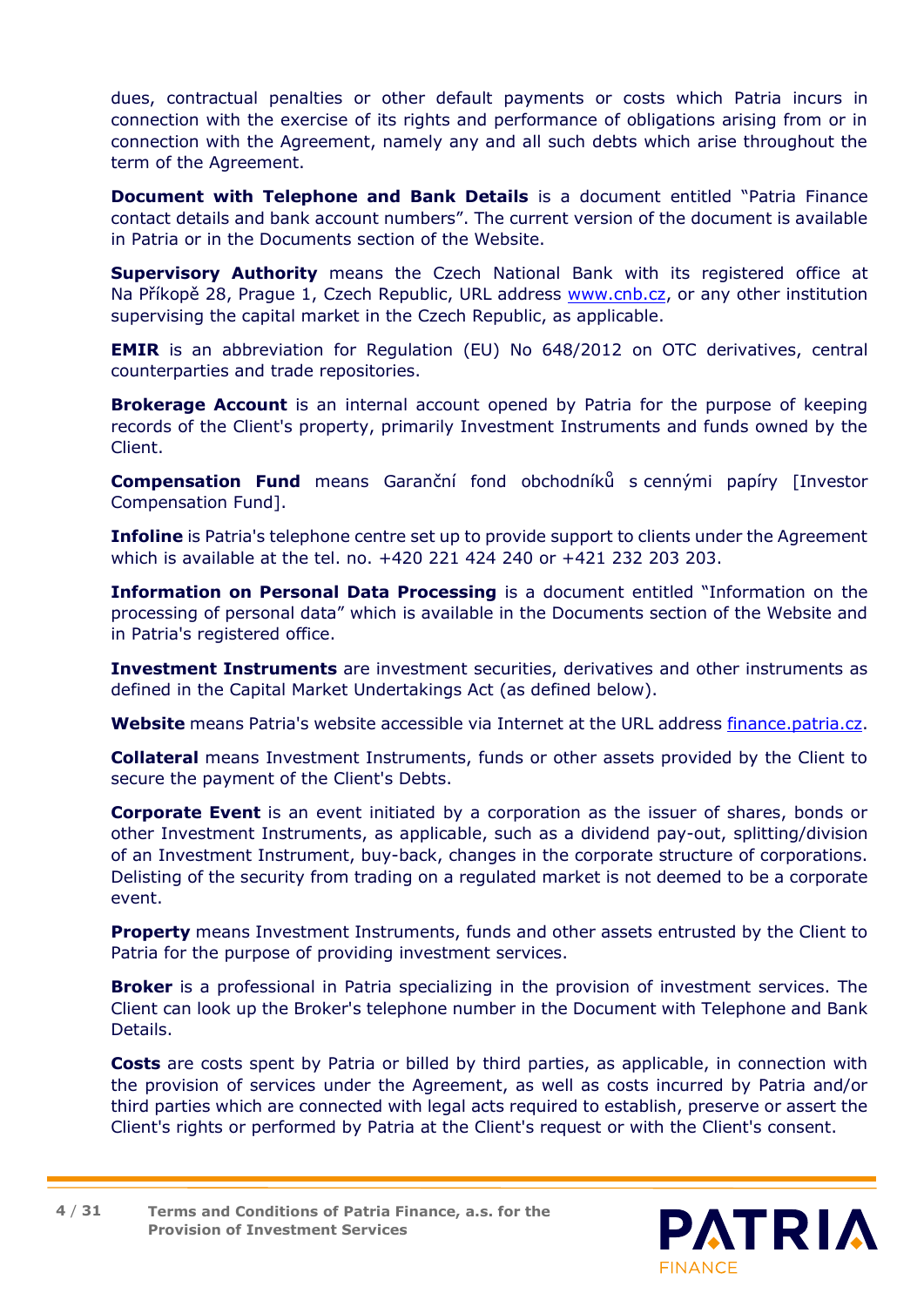**Civil Code** means Act No. 89/2012 Coll., Civil Code, as amended.

**Business Application** means any online application or interface developed or operated by Patria which is accessible only to the Client (or an Authorized Person, as applicable) and which allows primarily to (i) receive Orders and electronically transmit Orders for execution to another broker/dealer or directly to the relevant Execution Venue; (ii) obtain information about the status and execution of the Order; (iii) provide records regarding the Client's Property; or (iv) access documents of personal nature.

**Business Day** is a day other than a Saturday, Sunday, bank holiday or any other holiday in terms of the applicable laws and regulations on which banks and other institutions participating in the provision of financial services are open for the provision of the respective services. If the Agreement, Product Agreements, Terms and Conditions, List of Fees or documents referred to in any of the above, only mention day(s), the reference means calendar day(s).

**Terms and Conditions** mean these Terms and Conditions.

**Remuneration** means Patria's remuneration for services provided under and in connection with the Agreement according to the List of Fees.

**Authorized Person** is a person authorized by the Client to perform the acts specified in greater detail in the Agreement or in the Terms and Conditions.

**Personal Data** means the name, surname, birth registration number, date of birth, telephone number, address (permanent residence and mailing address), e-mail address, tax residence or any other information on the basis of which the Client could be identified.

**OTC** is based on the English "over-the-counter" and refers to a trading method whereby the Investment Instrument is not traded on regulated markets or multilateral trading facilities but the transaction is negotiated individually.

**Order** is an instruction to subscribe, buy, sell, transfer or make any other disposition with an Investment Instrument which is submitted to Patria in compliance with the Agreement.

**Politically exposed person (PEP)** is meant a person defined in the AML Act.

**Security Rules** are a document entitled "Security of and Access to the Brokerage Account". The current version of the document is available in Patria or in the Documents section of the Website.

**Rules for Executing Orders** is a document entitled "Information on the Order Execution Policy".

**Preferred Market** is the Execution Venue chosen in compliance with the Rules for Executing Orders.

**Product Agreements** are defined in the Agreement. They are bilaterally executed agreements which relate to a specific product or service and make the Agreement applicable by reference. Product Agreements may include a product attachment or a trading on margin trading agreement, short-selling and financial collateral agreements, providing Patria and the Client enter into such agreements.

**Professional client per se** is a Client stated in Section 2a (1) and (2) of the Capital Market Undertakings Act.

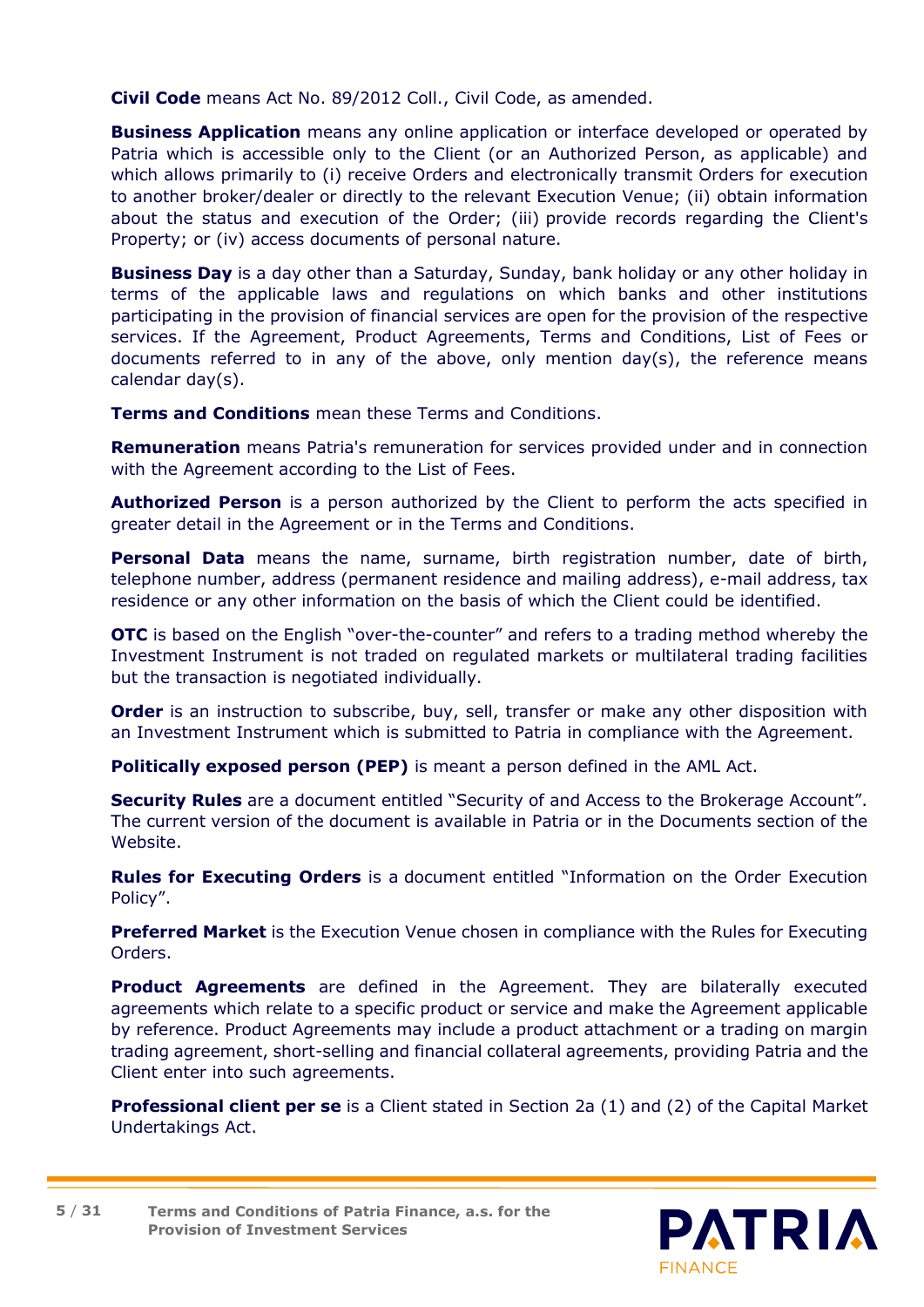**Professional client on request** is a Client stated in Section 2b of the Capital Market Undertakings Act.

**Execution Venue** is a market on which the transaction is executed based on the execution of an Order, primarily a regulated market, multilateral trading facility or systematic internalizer.

**List of Fees** (also referred to as **List of Tariffs**) is a document issued by Patria which contains information about Remuneration and Costs.

**ČSOB group** is Československá obchodní banka, a.s., with registered office at Radlická 333/150, 150 57, Prague 5, Czech Republic, IČO: 00001350 and entities who form a corporate group with it.

**KBC group** is KBC Group NV, with registered office at Havenlaan 2, B-1080 Brussels, Belgium, reg. No. 0403.227.515 and entities who form a corporate group with it.

**Agreement** is the Master Investment Services Agreement which includes these Terms and Conditions as a part thereof, or any previously executed agreement with a different title but an analogous subject matter of performance.

Party means Patria or the Client. If used in plural, the term means both Patria and the Client.

**Foreign Investment Instrument** is an Investment Instrument traded on a foreign Execution Venue.

**Patria's Bank Account** is Patria's collective account or another collective account intended exclusively for the Client's funds, opened with a bank or any other authorized institution.

**Clients' Account of Investment Instruments** is a collective account opened with a third party in which the Investment Instruments held by clients are registered, or any other collective account opened for Investment Instruments.

**Banks Act** means Act No. 21/1992 Coll., on Banks, as amended.

**Corporations Act** means Act No. 90/2012 Coll., Corporations Act, as amended.

**Capital Market Undertakings Act** (also referred to as **ZPKT**) means Act No. 256/2004 Coll., Capital Market Undertakings Act, as amended.

**Eligible Counterparty** is a Professional client with respect to whom or which the securities broker/dealer is not obliged to fulfil certain obligations in terms of the Capital Market Undertakings Act when providing certain primary investment services listed in the Capital Market Undertakings Act.

### <span id="page-5-0"></span>**2. SUBMITTING ORDERS**

- 2.1 **Meaning of an Order**. Patria may only provide the Client with the requested transaction or make any other disposition with an Investment Instrument if the Order is properly submitted, i.e. the Order must especially contain the necessary requirements, must be submitted in a manner envisaged in the Agreement (or a Product Agreement) and must be duly authorized.
- 2.2 **Necessary requirements of an Order**. Patria may only execute an Order properly if the Order contains at least the following information:

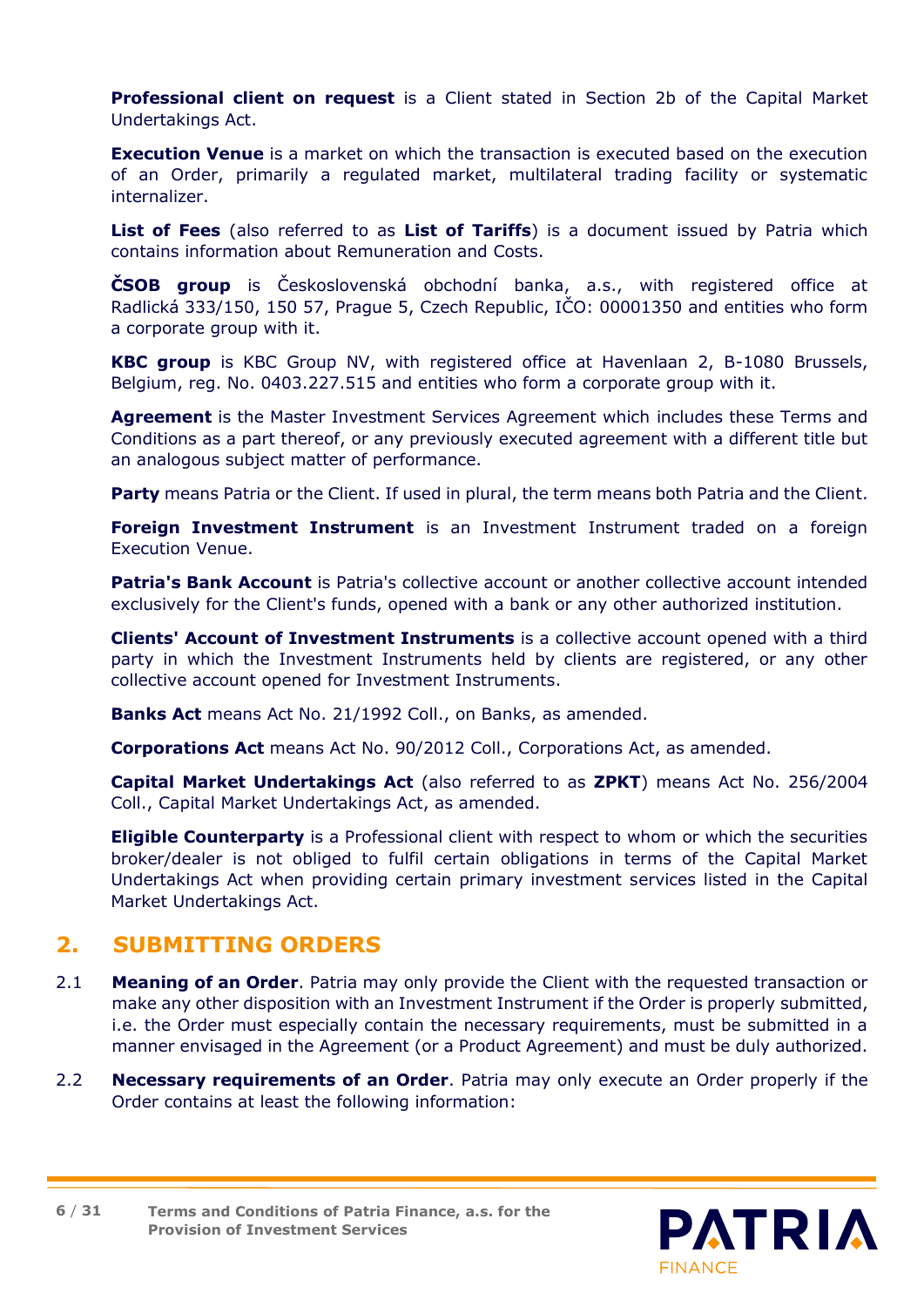- a) clear identification of the Investment Instruments (name, ISIN or any other identification);
- b) direction of the transaction (buy/sell) or any other disposition (e.g. a transfer);
- c) number of units of the Investment Instruments or volume of the funds for which the Client wishes to buy or sell the Investment Instruments. The number of units of Investment Instruments is the only decisive information with respect to an Order to transfer or make any other disposition;
- d) other requirements, if any, prescribed by Product Agreements.
- <span id="page-6-1"></span><span id="page-6-0"></span>2.3 **Additional requirements of an Order**. The Client may in their Order reserve the following conditions for execution of the Order:
	- a) price condition. Unless the Client stipulates such a price condition, Patria undertakes to broker the transaction with the Investment Instrument for the market price, i.e. the best price attainable with professional care at the Execution Venue or in the selected Preferred Market;
	- b) term of validity of the Order (i.e. the deadline by which the Order is to be executed) which may not exceed 60 days unless the Parties agree otherwise. Unless the Client determines the term of validity of the Order, the Order shall expire at the end of the Business Day on which it was placed. If the Order was submitted on a day which was not a Business Day at the relevant Execution Venue, the validity of the Order expires on the next Business Day after it was placed;
	- c) determination of the Execution Venue where the Investment Instrument is to be traded. Unless the Client determines the Execution Venue, it shall be determined in compliance with the Rules for Executing Orders;
	- d) currency. Unless the Client determines the currency, Patria shall trade the Investment Instrument in the currency in which the Investment Instrument is traded at the Execution Venue or the selected Preferred Market.
- 2.4 **Price condition**. The price condition pursuant Section [2.3](#page-6-0) [a\)](#page-6-1) of the Terms and Conditions means the highest or the lowest price for which the Investment Instrument is to be bought or sold. The price condition shall be set:
	- a) with respect to debt securities  $-$  as a % of the nominal value of the security (the price condition does not include the current value of the interest yield of the given bond, i.e. the accrued interest or aliquot interest yield, as applicable);
	- b) with respect to shares, collective investment securities and other types of securities (such as certificates, warranties, ETC and ETF) – as an absolute amount in the relevant currency per unit;
	- c) by any other method as customary at the Execution Venue.
- 2.5 **Validity of the Order**. If the validity of the Order expires, the execution of the Order shall be terminated. Whether or not the validity of the Order expired, the Order shall not be executed if a Corporate Event occurred in connection with which the Execution Venue cancelled orders relating to the respective Investment Instrument.
- 2.6 **Orders to transfer or make any other disposition.** If the Client submits an Order requesting the transfer of an Investment Instrument or any other disposition (e.g. transfer as a result of heritage) without the transfer or disposition being part of the brokering of the transaction by Patria, Section [2.3](#page-6-0) of the Terms and Conditions shall not apply. Other provisions regulating Orders shall apply to such Orders reasonably, i.e. if they conform to the nature of the respective Order. Unless the Order to transfer or make any other disposition

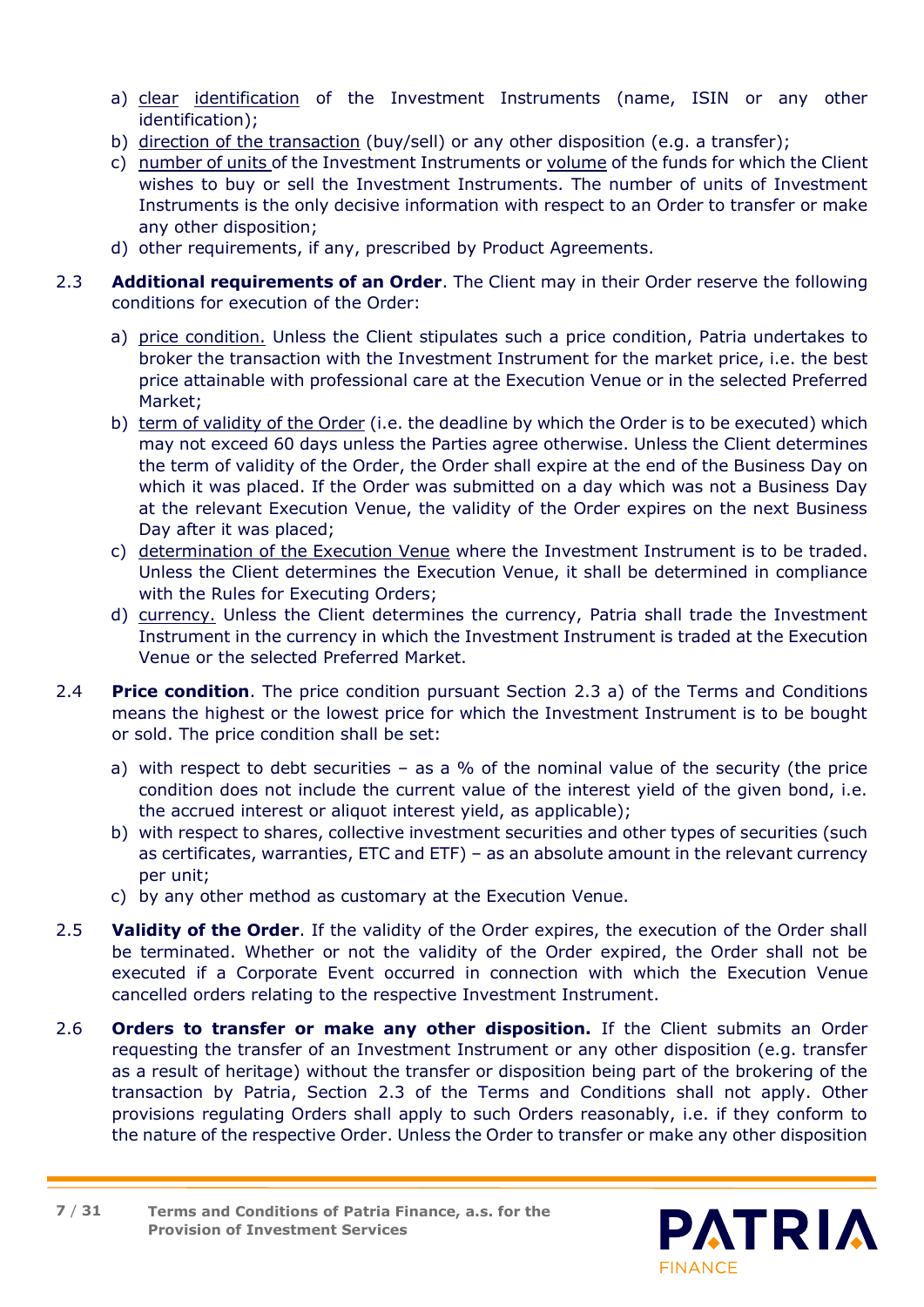is settled within 60 days, Patria may reject the Order and shall inform the Client of such a rejection.

- 2.7 **Recommended time for submitting Orders**. The Client should submit the Order at least 20 minutes before the end of the given Business Day of the given Execution Venue at which the Client wishes the Investment Instrument to be traded. An Order submitted less than 20 minutes before the end of the given Business Day might not be transmitted by Patria to the relevant Execution Venue in time. Patria will nevertheless exert any and all possible effort to transmit the Order to the Execution Venue on the given Business Day.
- 2.8 **Authorization to submit an Order**. The Client may only submit an Order (i) which complies with the scope of the Client's authorization to make dispositions with the Investment Instrument to which the Order relates, (ii) which is not encumbered with any security interest or any other right benefiting a third party other than Patria. By submitting the Order, the Client represents that the Client is fully authorized to submit the Order and has procured any and all required consents.
- 2.9 **No further acts**. The Client may not perform any acts throughout the validity of the Order to sell Investment Instruments which would prevent proper settlement of the Order, without prejudice to the Client's possibility to cancel the Order.
- 2.10 **Indicative prices**. The Client is aware that the prices of Investment Instruments disclosed or displayed by Patria are, or could be, only indicative. For instance, as concerns instruments traded in the Business Application, the prices on certain markets may be displayed with a minor delay due to technical settings. In such cases, the Client always has the opportunity to check the actual price at the Call Centre or with the Broker. It is always necessary and advisable to check the current exchange rate and price of Investment Instruments traded abroad in the Call Centre or with the Broker. The price difference in respect of Investment Instruments traded OTC (such as selected bonds) is caused by the nature itself of this trading principle.
- 2.11 **Extraordinary situations.** The Client is aware that specific circumstances and events at the individual Execution Venues or financial markets (such as intense trading on the individual markets, unusual crisis situations) may result in a delayed reception, transmission and execution of Orders and the Orders may be executed at prices which significantly differ from the best bid or offer prices available at the moment when the Orders were submitted.
- 2.12 **Methods of submitting Orders**. The Client may submit an Order using the following methods described in detail in the following Sections:
	- a) electronically using the Business Application;
	- b) by telephone using reserved Call Centre lines or the Broker;
	- c) in paper form.
- 2.13 **Submission of Orders by electronic means.** An electronically submitted Order shall be submitted on a special form available in the Business Application and subject to the conditions stated therein. Unless the Parties agree otherwise, the submission of an Order must be confirmed by the Client in compliance with the Security Rules.
- 2.14 **Submission of Orders by telephone.** When submitting an Order by telephone, the Client must identify themselves by providing at least the following information:
	- a) name and surname of the Client or Company name;

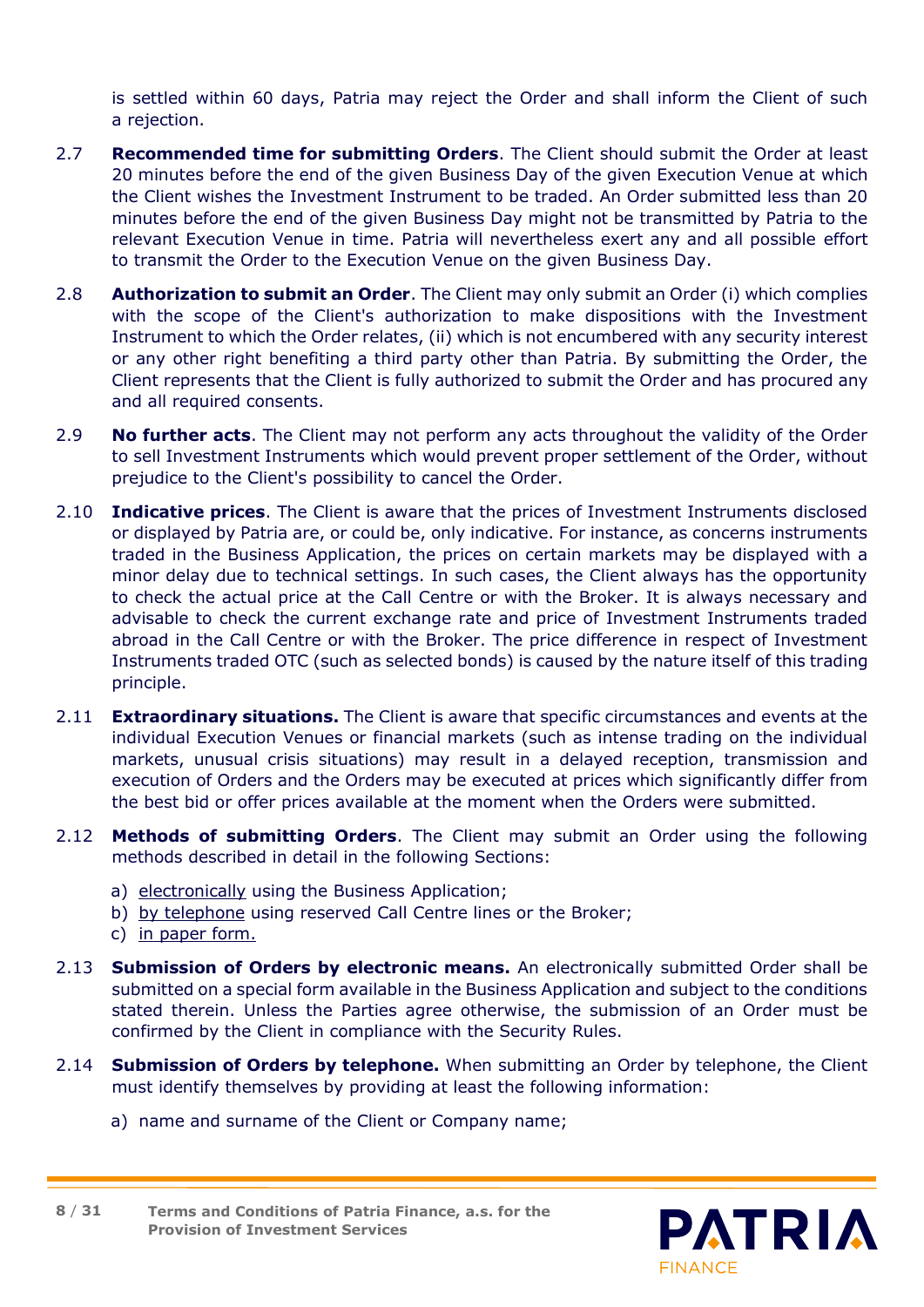- b) a code in compliance with the Security Rules or any other agreed identification sign if Patria requests such an identification;
- c) other data requested by Patria if Patria considers such information as necessary to identify the Client.
- 2.15 **Submission of Orders in paper form**. As a rule, a written Order shall be submitted on a standardized form and must be delivered (i) in person, (ii) by post to the address of Patria's registered office, or (iii) if expressly agreed, by e-mail. The Order must contain all the data marked on the form or stated in the Agreement as mandatory, and must be signed by the Client personally.
- 2.16 **Authorization before submitting an Order**. Before an Order is submitted, Patria may request a verification from the Client in compliance with the Security Rules or in any other appropriate manner. The Client must inform Patria whether the Client is submitting the Order for the Client's own account or as an agent (Authorized Person) for another client of Patria.
- 2.17 **Cancellation of an Order**. The Client may cancel an already placed Order:
	- a) which has not yet been executed; if the Order has been partially executed, only the non-executed part of the Order can be cancelled. The Client is aware that the market practice of some foreign Execution Venues allows to cancel an already executed transaction, primarily if the transaction is executed at a price which significantly differs from an otherwise common price of Investment Instruments;
	- b) unless the cancellation is contrary to any applicable laws and regulations, customs of the Execution Venue, and if the cancellation is feasible in technical and contract terms (in relation to third parties);
	- c) where the execution of an Order is secured through the medium of third parties, the Order may only be cancelled if the conditions stipulated by these parties are also met.
- 2.18 **Rejection of an Order**. Patria may, at its own discretion, refuse to accept an Order submitted by the Client or an Authorized Person without stating a reason, or refuse to execute an already accepted Order. Patria may primarily reject an Order for the following reasons:
	- a) the Order is an Order for a transaction that does not relate to an Investment Instrument offered for trading in the Business Application;
	- b) Patria has doubts as to whether the Order is being submitted by the Client or the Client's Authorized Person;
	- c) the Order is contrary to the Agreement or is faulty, ambiguous, incomplete, incomprehensible, imperfect or suspicious for any other reason, Patria has well-founded doubts as to its authenticity, or it is non-standard in terms of price or any other condition;
	- d) any acts or services required on the part of the Client/Authorized Person for executing the Order have not been performed;
	- e) in the cases stipulated by the applicable laws and regulations and/or decisions of the competent authorities or in cases where execution of the Order would result in a direct or indirect violation of the laws and regulations;
	- f) the Client does not have sufficient funds in the Client's Brokerage Account to pay the total purchase price including all Costs and the Remuneration or enough Investment Instruments; the risks arising from possible fluctuation of prices of Investment Instruments and exchange rates shall always be taken into account in determining whether the Client has sufficient funds;
	- g) Patria is of the opinion that there are well-founded doubts as to whether any and all conditions for executing the Order have been or will be met;

**Terms and Conditions of Patria Finance, a.s. for the Provision of Investment Services 9** / **31**

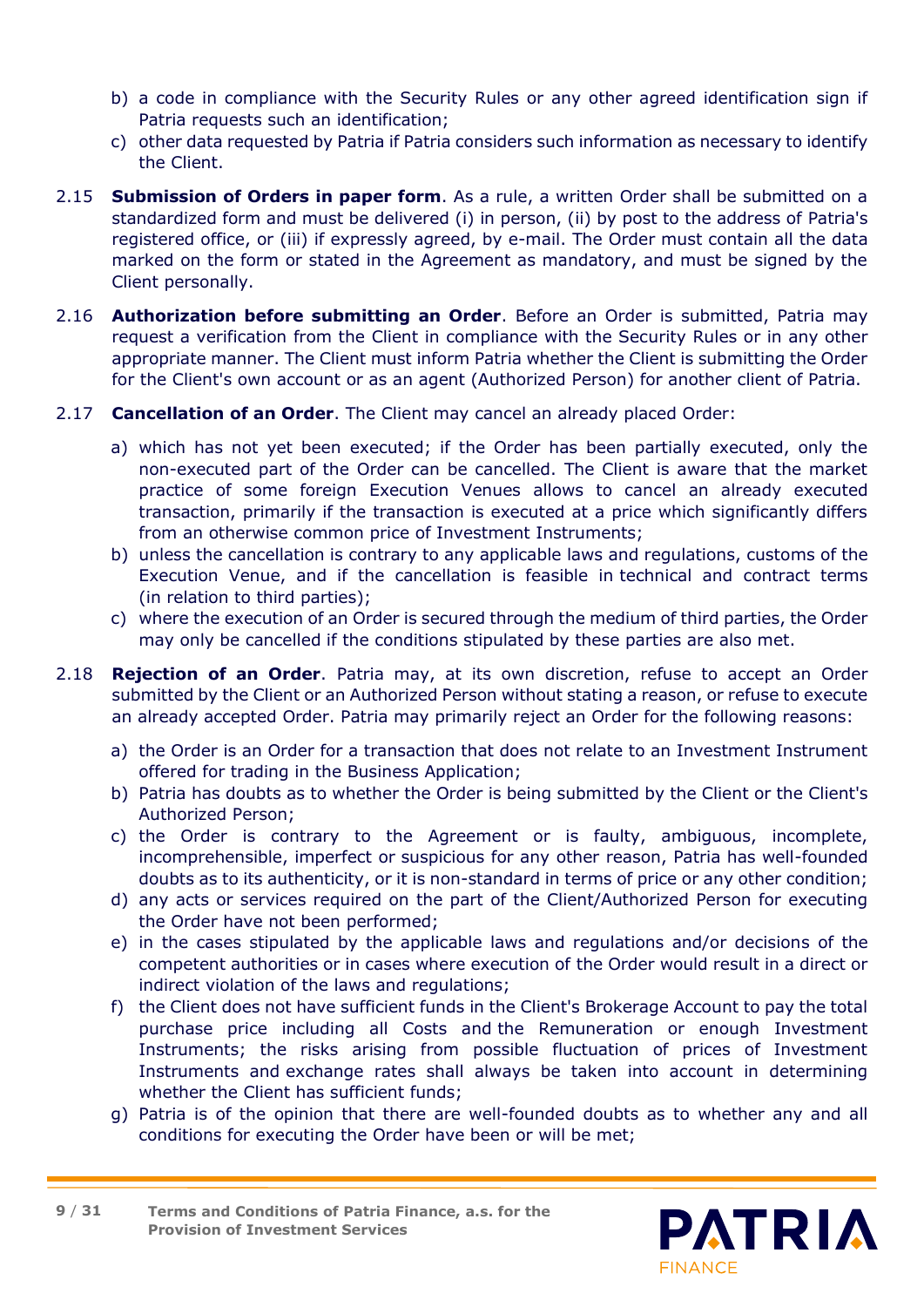- h) differences or inconsistencies occur between Orders of persons authorized to submit such Orders (e.g. in the case of an inconsistency between an Order submitted by the Authorized Person and an Order submitted directly by the Client, or in the case of conflicting Orders submitted by individual Authorized Persons);
- i) Patria becomes aware that the Client has become insolvent or that bankruptcy has been declared against the Client's assets (including cases where the bankruptcy petition is dismissed for insufficient assets of the Client) or reorganization or debt relief has been approved or an insolvency petition has been lodged against the Client, or the Client has entered into liquidation or a decision has been made to wind up the Client without liquidation;
- j) the Client has any overdue obligations under the Agreement;
- k) any representation or declaration made by the Client to Patria is or becomes untrue, incomplete or misleading;
- l) Patria believes that any of the following might occur: manipulation of the financial market, disruption of its transparency or insider trading;
- m) in other cases stipulated by the applicable laws and regulations, internal regulations of Patria issued on the basis of such laws and regulations, the Agreement, especially due to the existence of any conflict of interests between Patria, including its management, tied agents and employees, or the management, tied agents and employees of an entity that controls Patria, is controlled by Patria or is controlled by the same entity as Patria, on the one hand, and clients on the other hand, or between clients;
- n) the Order concerns Investment Instruments that are the subject of a redemption procedure pursuant to a special law or are damaged, incomplete or lack the stipulated requirements or which have been pledged or are unfit for trading for any other reason.
- 2.19 **Information about rejection of an Order**. If Patria receives and refuses to execute an Order, Patria shall, as a rule, inform the Client (or, as applicable, the Authorized Person if the latter acted on behalf of the Client) thereof without delay and, if possible, they shall agree on further steps or an alternative solution.

# <span id="page-9-0"></span>**3. TRANSMISSION AND EXECUTION OF ORDERS**

- 3.1 **Execution of an Order**. Execution of an Order means especially execution of a transaction at the relevant Execution Venue. Patria executes Orders in compliance with the Rules for Executing Orders.
- 3.2 **Nondisclosure of the counterparty**. Patria is not obliged to inform the Client of the counterparty with whom the agreement to buy or sell Investment Instruments was entered into or with whom any other agreement was executed in connection with the performance of the Client's Order.
- 3.3 **Patria as the counterparty to the transaction**. Patria may also execute the Client's Order to buy or sell an Investment Instrument by selling the Investment Instrument to the Client from its own assets or buying it from the Client and becoming a holder thereof.
- 3.4 **Immediate execution or transmission of an Order**. Patria shall execute the Order or transmit the Order to a third party for execution without delay and in compliance with the time schedule of the Execution Venue. The Client shall be immediately informed of any significant difficulties with the proper execution of the Order and simultaneously advised of the reason for such difficulties and of the proposed steps to be taken.

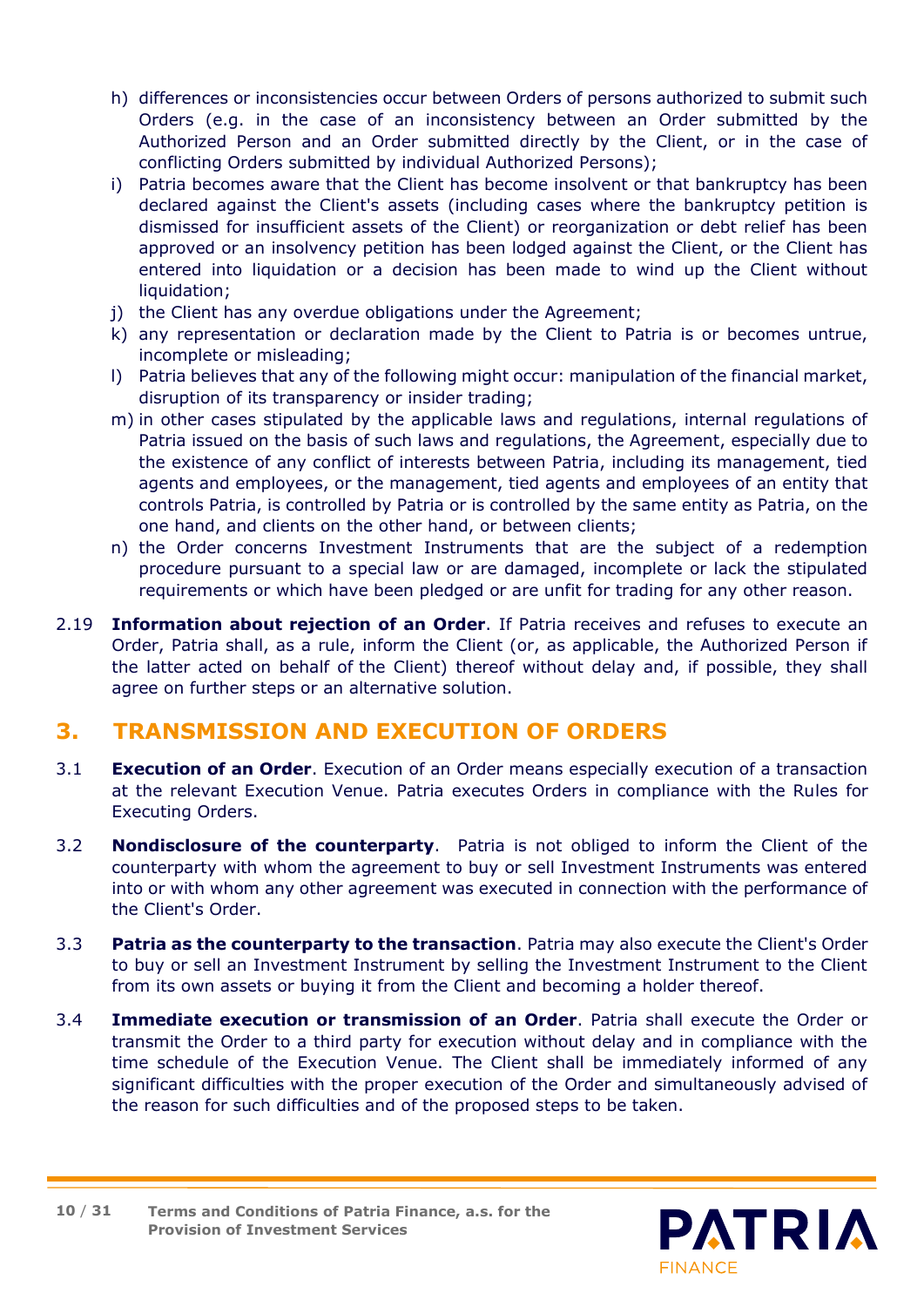- 3.5 **Partial execution of an Order**. Unless the Order or the Agreement indicate otherwise, Patria may also execute the Order partially, which the Client also agrees with. If the Client is interested in buying or selling only the exact quantity of Investment Instruments stated in the Order, the Client must explicitly advise Patria thereof when submitting the Order.
- 3.6 **Information on execution of an Order**. Information about the result of executing any Order is displayed in the relevant section of the Business Application without delay, but no later than the following Business Day after the Order is executed or, if Patria executes the Order through the medium of a third party, then no later than the following Business Day after Patria receives confirmation from the third party that the Order was executed. Patria and the Client may agree on a different method of reporting the result of executing an Order. Patria shall also provide the Client with information about the status of an Order that has yet to be executed, and shall do so without undue delay following the receipt of the Client's request.
- 3.7 **Combining (aggregating) Orders**. Patria may combine (aggregate) the Client's Orders with Orders of other clients and with Orders executed by Patria on its own account.
- 3.8 **Inability to execute an Order properly**. Patria may be unable to execute, implement or settle an Order for reasons beyond its control, primarily in the following situations:
	- a) suspension of trading or settlement of transactions on a (public) market or in a settlement centre;
	- b) limitation or suspension of operation of the Depository;
	- c) acts of supervisory authorities or any other governmental (state) authorities, public markets, settlement centres and registers which prevent the execution, implementation or settlement of the Order;
	- d) failure to pay for the Investment Instruments in the case of an Order to sell, or failure to deliver the Investment Instruments in the case of an Order to buy, due to a default of the counterparty or a person executing or participating in the settlement of the transaction;
	- e) suspension or termination of trading with the given issue of Investment Instruments;
	- f) registration of a suspension of the right to make dispositions with Investment Instruments;
	- g) delayed registration of a transfer in the CSD or in any other register, or delayed registration of any other service of the CSD or any other register on grounds beyond the control of Patria;
	- h) failure to execute an Order due to an unsuccessful validation of the Order on grounds beyond the control of Patria;
	- i) acts of the Client or a third party with whom Patria entered into a contract pursuant to the Client's Order.
- 3.9 **Reporting of transactions and reconciliation pursuant to the EMIR Regulation.** The EMIR Regulation is a reaction to the financial crisis. The Regulation imposes an obligation on legal entities and natural persons conducting business to report the details of any executed transactions in derivatives in trade repositories (a list of which is available at www.esma.europa.eu). Patria also fulfils this obligation on behalf of clients who have agreed with such reporting. In accordance with the requirements of the EMIR Regulation, Patria also performs portfolio reconciliation at least once a quarter. The reconciliation procedure means a comparison of the balance of the portfolio in Patria's internal systems with the clients' data by sending a statement of the Brokerage Account to the clients. The Client is obliged to notify Patria of any inconsistencies discovered during the reconciliation procedure.

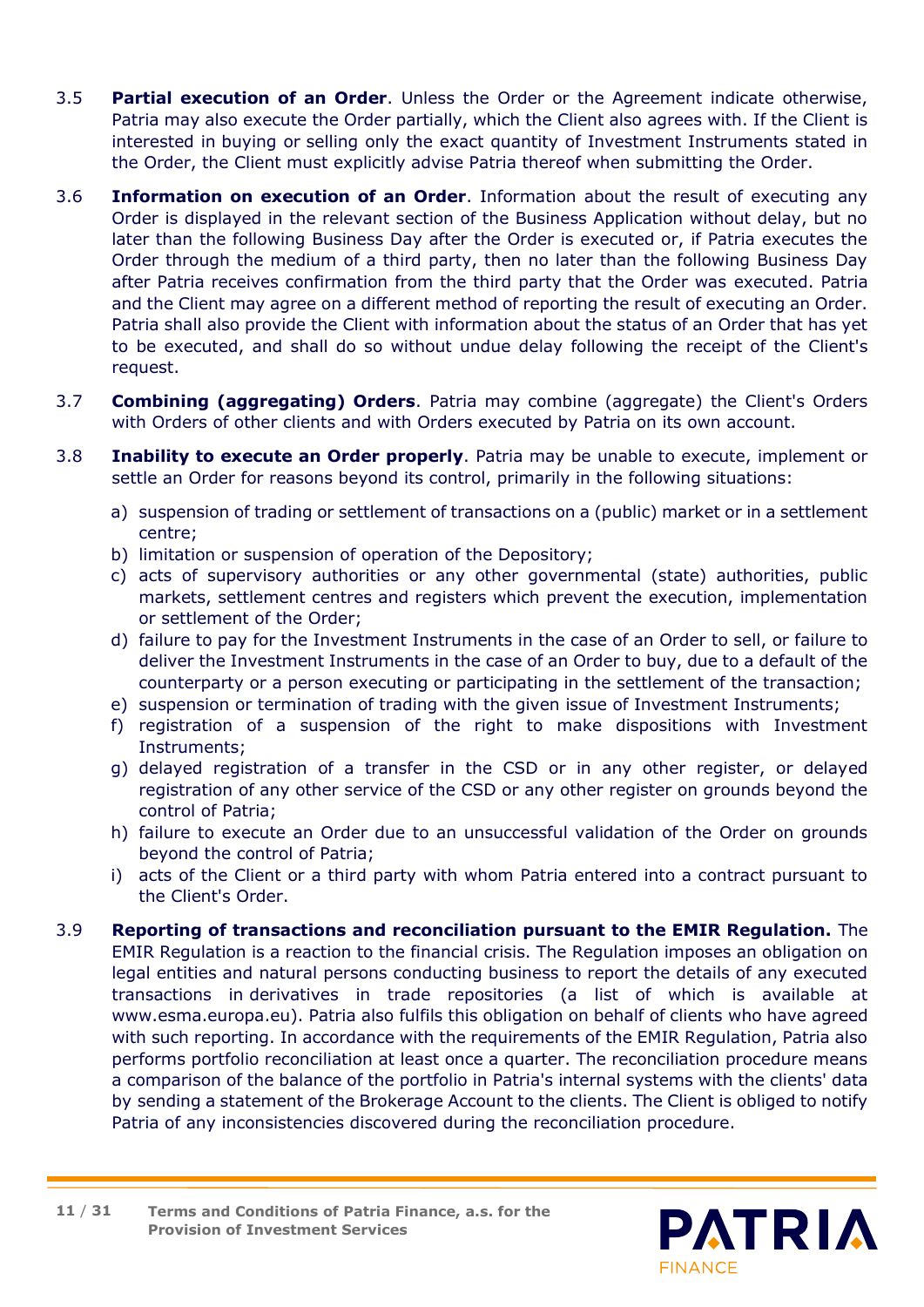# <span id="page-11-0"></span>**4. BROKERAGE ACCOUNT**

- 4.1 **Records in the Brokerage Account**. The Client may withdraw/transfer funds or Investment Instruments as described below. The balance of the Client's Property is registered in the Brokerage Account.
- 4.2 **Depositing funds**. The Client shall deposit funds by transferring the same to Patria's Bank Account. For a list of bank accounts in the respective currencies, please refer to the Document with Telephone and Bank Details. As a rule, the deposit will be registered in the Brokerage Account on the following Business Day after the funds were credited to Patria's Bank Account. Patria shall inform the Client in the Business Application that the funds have been credited to the Brokerage Account.
- 4.3 **Withdrawing funds**. The Client may withdraw funds from Patria by placing an instruction to withdraw the funds from the Brokerage Account. Patria shall obey the instruction unless the instruction to withdraw the funds contradicts any other instruction or the Client's obligations arising from the instruction or the Agreement. Patria shall subsequently transfer the funds to the Client's Bank Account. Patria shall make every effort to implement the transfer no later than the Business Day following the day stipulated by the Client in the instruction, i.e. the due date. The Client may request a transfer of funds only to Client's Bank Account if it is not agreed otherwise with Patria.
- 4.4 **Instruction to withdraw funds**. An instruction to withdraw funds must contain at least the following data:
	- a) identification of the person who submitted the instruction (Client/Authorized Person);
	- b) type of operation (withdrawal);
	- c) amount;
	- d) currency;
	- e) due date.
- 4.5 **Depositing Investment Instruments**. Deposit of Investment Instruments in the Brokerage Account means the Client's act on the basis of which the Investment Instrument is added to Patria's records with the relevant Depository or Custodian, in particular:
	- a) as concerns domestic book-entry Investment Instruments registered with the CSD transfer to an asset account with Patria;
	- b) as concerns Foreign Investment Instruments transfer to the designated Clients' Account of Investment Instruments or establishment of the right for Patria or a person appointed by Patria authorized to perform the relevant acts with respect to the relevant Investment Instrument.
- 4.6 **Withdrawing Investment Instruments**. Withdrawal of Investment Instruments from the Brokerage Account means the Client's act on the basis of which the Investment Instrument is removed from Patria's register with the relevant Depository or Custodian, in particular:
	- a) as concerns domestic book-entry Investment Instruments registered with the CSD a transfer from Patria to a different broker/dealer;
	- b) as concerns Foreign Investment Instruments transfer from the collective account to an asset account designated by the Client.



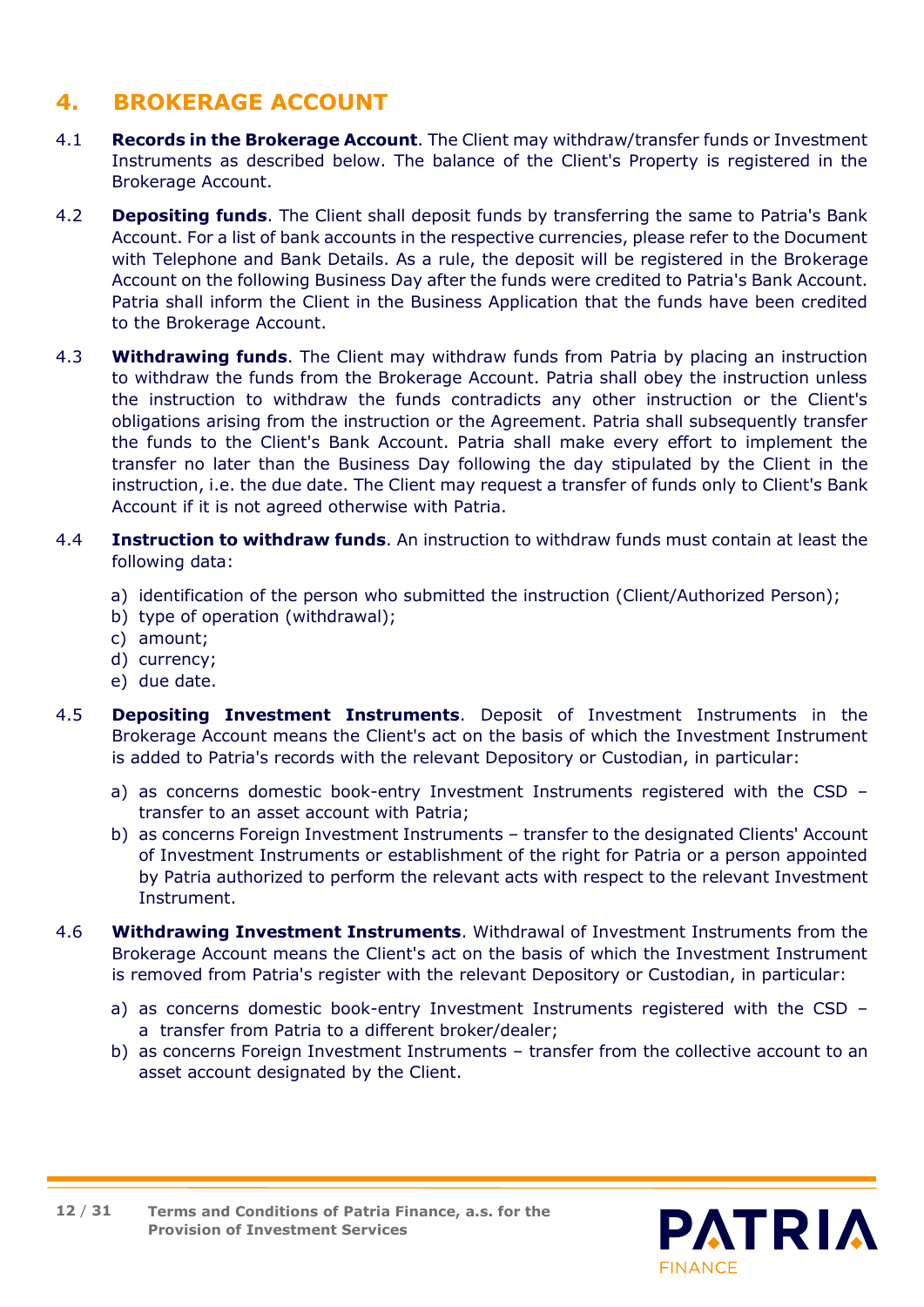The Client may submit an Order to withdraw Investment Instruments from the Brokerage Account providing the Client has no obligations to Patria or third parties from any contracts executed by Patria on the basis of an Order relating to these Investment Instruments.

- 4.7 **Registration of transfer of Investment Instruments**. As a rule, transfer of Investment Instruments or an entry relating to such a transfer will be displayed in the Brokerage Account on the day of the transfer itself of the Investment Instrument or establishment of a right, otherwise without undue delay.
- 4.8 **Instruction to deposit or withdraw Investment Instruments**. An instruction to deposit or withdraw, as applicable, Investment Instruments must contain at least the following data:
	- a) identification of the person who submitted the instruction (Client/Authorized Person);
	- b) identification of the Investment Instruments (name, ISIN or other);
	- c) type of operation (deposit/withdrawal);
	- d) number of units of Investment Instruments;
	- e) identification of the counterparty.
- 4.9 **Frequency and means of providing statements of account**. Patria shall provide the Client quarterly with a statement of the changes in and the balance of the Client's Property with Patria, always during the calendar month immediately following the calendar quarter for which the statement of account is provided. The Client may request a more frequent delivery of the statements of account and Patria may charge a fee stipulated in the List of Fees for any such extra statement. Patria shall provide the Client annually with the statement with information about all incentives provided to Patria in connection with the investment or additional services provided to the Client for the past calendar year, as well as the costs and associated fees relating to the provided investment and additional services for the past calendar year. If the Client opted for an electronic delivery of documents in the Agreement, Patria shall make the statement available to the Client in the relevant part of the Business Application. Apart from the above, the Client may also request, in the Business Application or otherwise as agreed with Patria, delivery of the statement to the Client's mailing address. Unless the Client opts for an electronic provision of documents, Patria shall send the statements to the Client's mailing address unless the Client chooses in the Business Application or otherwise agrees with Patria on an electronic delivery of statements. If the statement dispatched to the Client returns to Patria as undeliverable due to the fact that the Client is unknown at that address or has passed away, Patria shall not be obliged to send the statements to that address and may destroy the statements. The Client or the Client's legal successor may subsequently ask Patria to issue a new statement, or may obtain a copy of the statement in the Business Application.
- 4.10 **Contents of the statement of the Brokerage Account**. The statement of any changes in and balance of the Property shall contain especially the following information:
	- a) balance of Investment Instruments and funds in the Brokerage Account;
	- b) records of any changes in the Investment Instruments and funds;
	- c) overview of implemented Orders to buy and sell Investment Instruments;
	- d) interest accrued on the funds registered in the Brokerage Account;
	- e) extent to which the Client's Investment Instruments or funds are used for transactions consisting in the financing of Investment Instruments (e.g. loans, repo transactions or reverse repo transactions, buy-sell back transactions or sell-buy back transactions);
	- f) share of the potential yield gained by the Client in connection with a transaction listed under (e) and the base from which the yield accrued.

**Terms and Conditions of Patria Finance, a.s. for the Provision of Investment Services 13** / **31**

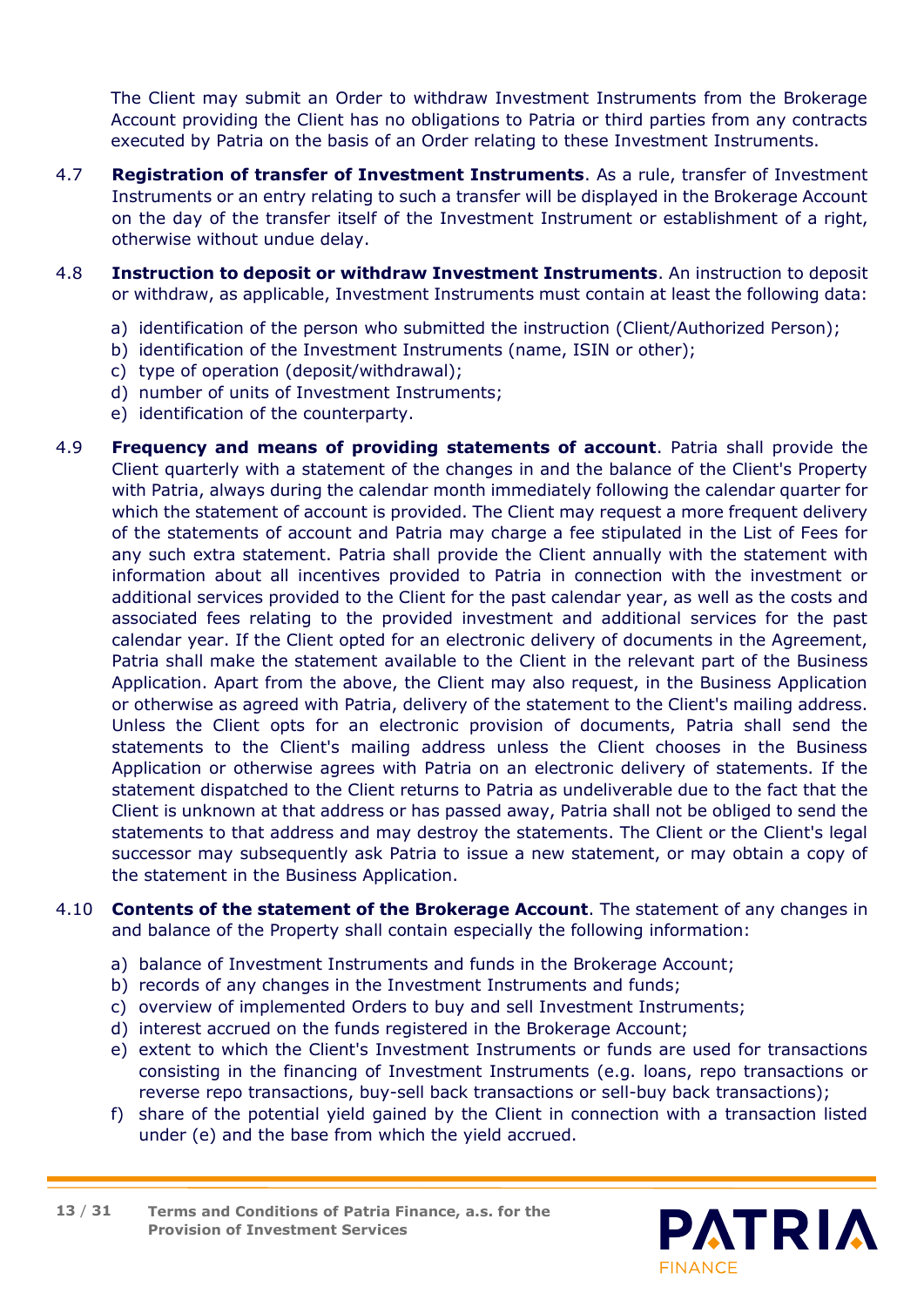4.11 **Correction of errors in the Brokerage Account**. Patria may correct any entries credited incorrectly to the Client's Brokerage Account retrospectively as of the date when the correct amount was to be credited or when no amount was to be credited, and to adjust the charged or provided interest accordingly.

# <span id="page-13-0"></span>**5. ADMINISTRATION, SAFEKEEPING, RECORD KEEPING OF INVESTMENT INSTRUMENTS**

- 5.1 **Keeping records by Patria**. Any and all book-entry Investment Instruments or entries thereof are registered in the Client's asset account with Patria, separately from Investment Instruments held by Patria and other clients, unless agreed otherwise. Patria may, at its own discretion, open the relevant asset account for the Client. Investment Instruments may also be registered with an authorized third party in the Clients' Account of Investment Instruments, namely the Depository or the Custodian. These third parties may be authorized to hand over the Client's Investment Instruments to other domestic or foreign persons for a secondary safekeeping. However, the Client is always authorized to receive such a share of the Investment Instruments held in a collective account abroad which corresponds to the number of Investment Instruments held for the Client by Patria. This paragraph also reasonably applies to certificated (paper) Investment Instruments.
- 5.2 **Administration and safekeeping without the Client's instruction**. When providing the services of record keeping, safekeeping and administration of Investment Instruments, Patria shall, with or without an instruction from the Client:
	- a) keep, in compliance with the applicable laws and regulations, records of the Client's Investment Instruments that Patria receives in connection with the Agreement; within the limits of Patria's duties stipulated by the law and in compliance with the practice at the individual Execution Venues, Patria undertakes to maintain the Property separate from its own property and maintain internal records regarding the Client's Property so that the Property is distinguished from the property of other clients.
	- b) informs the Client about Corporate Events, of which Patria learns from the Depositary or his Custodian without undue delay via the Business Application, or may also inform via an e-mail or send an e-mail notification regarding new information in the Business Application, but only for future Corporate Events;
	- c) perform acts which, in connection with a Corporate Event duly announced to Patria, lead to preservation of the rights associated with an Investment Instrument, in particular the receipt and holding for the Client of all Investment Instruments Patria receives from the issuer or Patria's Custodian as a result of Corporate Events;
	- d) perform all acts which are required in relation to the receipt of payments, incomes or yields from the Property, and accept these payments from the issuer or Patria's Custodian;
	- e) collect from the issuer or Patria's Custodian all interests, dividends or other incomes associated with the Property which Patria credits to the appropriate Brokerage Account of the Client;
	- f) handle and sign declarations and confirmations of ownership of the Property if such an activity complies with the responsibilities of a securities broker/dealer and if the document is required by the Depository or any administrative or other governmental authorities;
	- g) perform any other acts which Patria legitimately deems necessary or desirable to fulfil Patria's obligations arising from the Agreement.



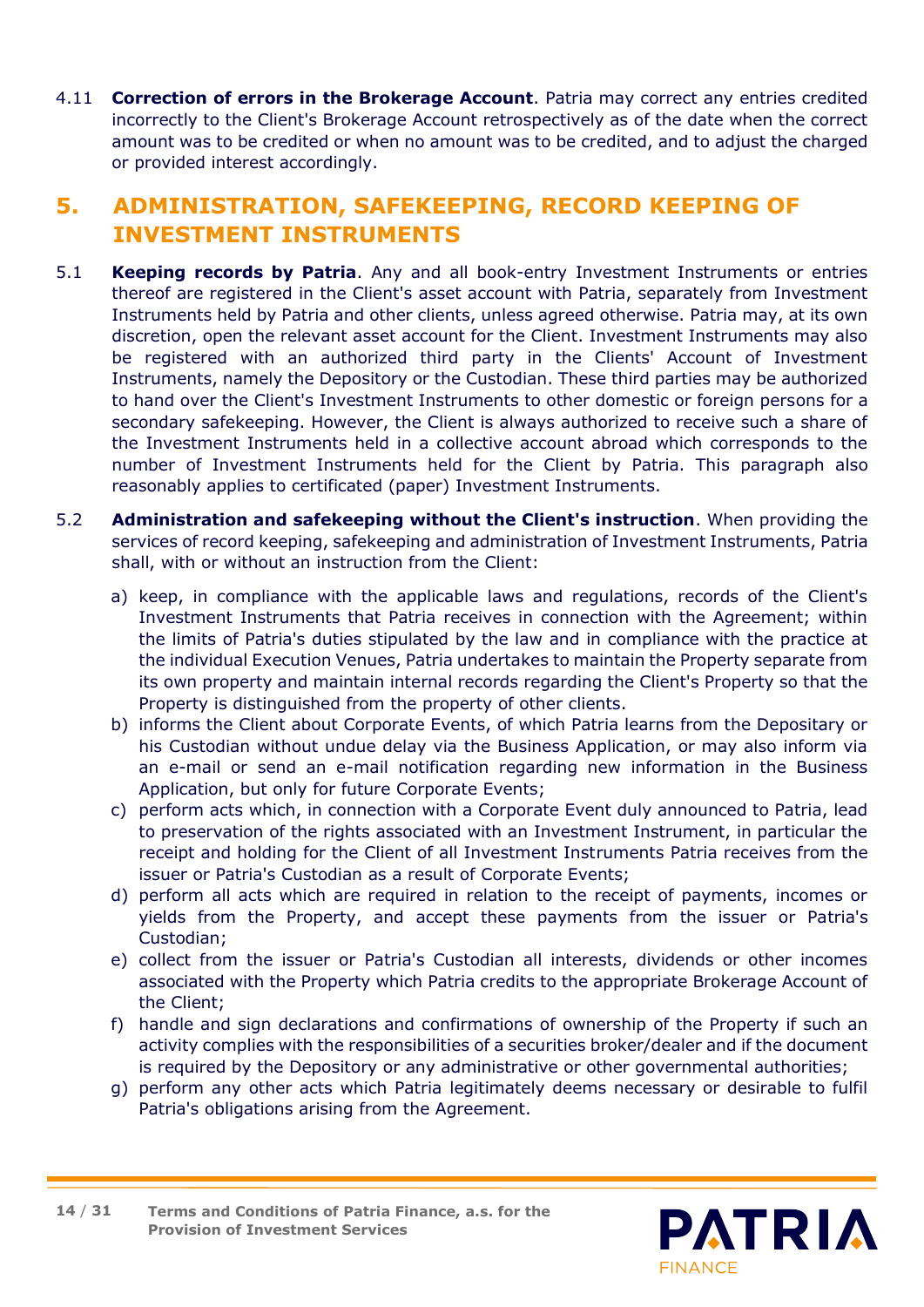- 5.3 **Administration and safekeeping on the basis of the Client's instruction**. On the basis of the Client's instruction, Patria shall, in particular:
	- a) Exchange and transfer or subscribe Investment Instruments, credit yields from sales to the appropriate Brokerage Account or debit the purchase price including all associated Costs and Remuneration from the Brokerage Account;
	- b) Exercise the right arising from an option acquired for the Client as part of a Corporate Event, or sell such an option.
- 5.4 **Procedure in the case of an insufficient instruction from the Client**. If it is necessary for the Client to give an instruction to Patria as a result of a Corporate Event or some other event by a deadline stipulated in the written announcement and the Client fails to provide any instruction or if the Client's instructions are unclear, Patria shall proceed as follows:
	- a) in the case of acts requiring that the Client decide whether to make another investment (voluntary corporate acts), Patria shall take no action, even if the rights allowing the investor to take part in the relevant corporate act existed separate from the relevant Investment Instrument;
	- b) in the case of mandatory corporate acts requiring that the Client make a choice, Patria shall implement the default option offered in its announcement to the Client;
	- c) if it is necessary to make a decision on a direct debit of any income in cases other than those stated above, further procedure shall be exclusively at Patria's own discretion and Patria shall incur no liability whatsoever in this connection;
	- d) if the costs of record keeping, administration and safekeeping of any particular Investment Instrument significantly increase, Patria is entitled, but not obligated, to inform the Client accordingly and request the Client to submit an Order to sell/transfer or make any other disposition with the Investment Instruments. If the Client fails to respond by the deadline stipulated in the request, Patria and the Client have agreed that Patria may proceed pursuant to Article 6.5 of the Agreement.
- 5.5 **Services out of scope of administration and safekeeping services.** Unless otherwise agreed, Patria performs exclusively the services explicitly specified in this article 5 as part of the administration and safekeeping services. In particular, Patria does not provide the following services:
	- a) exercise or ensure the exercise of any voting rights associated with any Investment Instruments, unless otherwise agreed in writing;
	- b) fulfil the Client's reporting duty (notification obligation) or any other obligations of the Client arising from the ownership of Investment Instruments or the Client's share of any voting rights, as applicable. The Client is aware that specific obligations arising from the ownership of Investment Instruments may become binding on the Client both under the laws of the Czech Republic and under foreign laws;
	- c) monitor and inform Clients about delisting of their securities from trading on a regulated market. However, Patria still may voluntarily inform Clients about this fact. Patria warns Clients that such delisting may eventually not occur or may occur under different conditions. Patria is not responsible for the content of this information, even if Patria decides to disclose it to Clients.
- 5.6 **Choice of yield from a security**. The proceeds from a security may, in specific cases, be paid out in cash or securities. If this option is initiated by the issuer itself (it decides on the possibility of raising capital by issuing an additional number of shares, the so-called dividend option) or it is done within the so-called reinvestment programs (dividend reinvestment plan

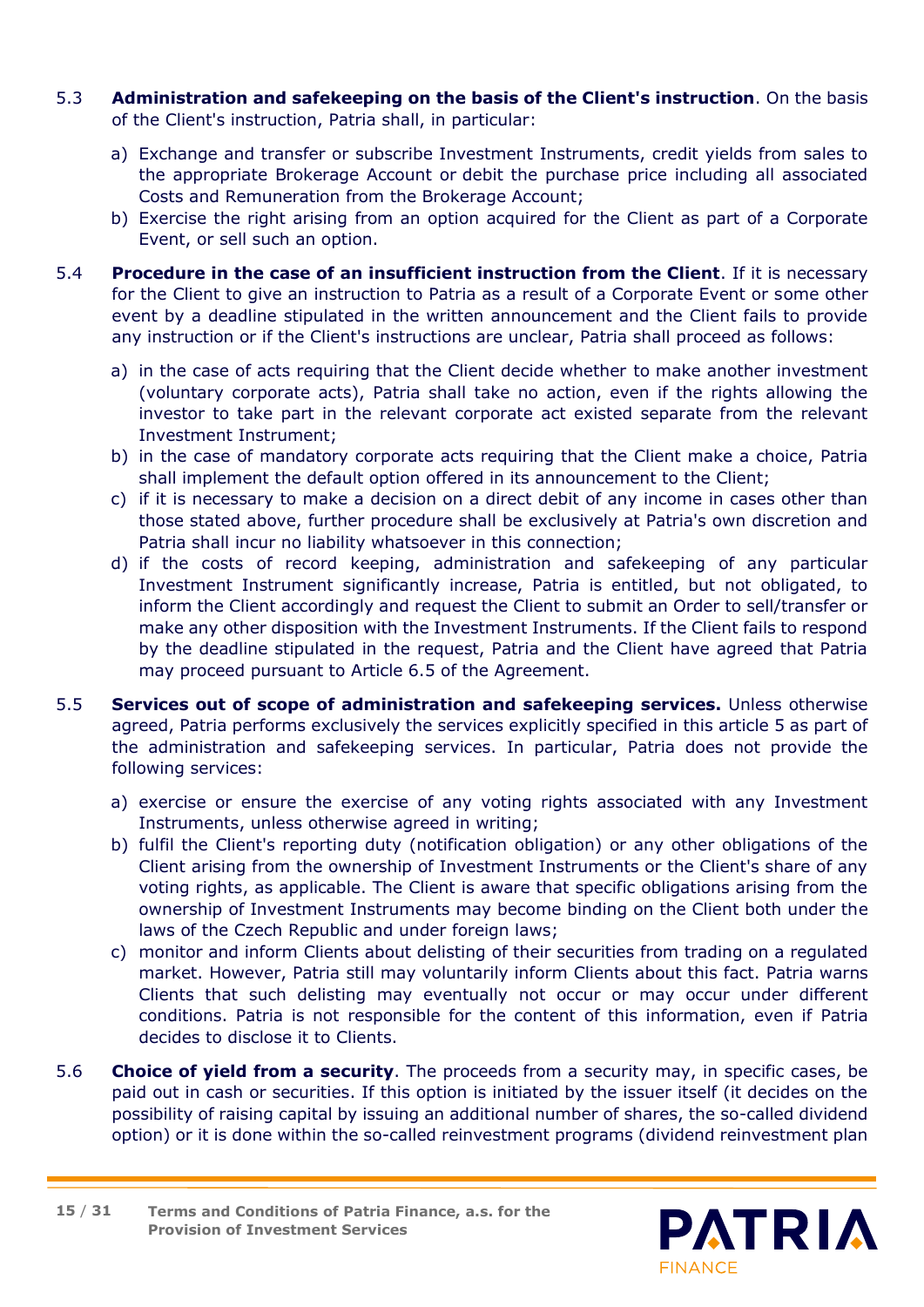- DRIP), the Client generally has the right to choose whether to prefer payment in cash or securities (whether newly issued or reinvested and purchased on the secondary market). Patria will automatically make a choice for the Client in cash, unless the Client at Patria chooses differently for the given event or sets or has a long-term preferred choice in securities.

- 5.7 **Client's money account**. The Parties have agreed that Patria's Bank Account is the bank account within the meaning of Section 264 of the Corporations Act, i.e. the bank account registered in the list of shareholders to which the issuer pays the share of profit to the Client as a shareholder.
- 5.8 **Fees for keeping records of Investment Instruments**. The Client is aware that, as a rule, the pay-outs of any yields from the possession of or disposals with Investment Instruments are subject to taxes and fees.

# <span id="page-15-0"></span>**6. CLIENT'S FUNDS**

- 6.1 **Keeping funds in other institutions.** Patria is not a bank and, as such, does not operate money accounts; the Client's funds are kept in collective accounts with banks in the Czech Republic (accounts with a special regime under the Banks Act) and in accounts with banks in the EU Member States. For an updated list of these banks, please refer to the Documents section of the Website. The Brokerage Account of any particular Patria's client therefore reflects the total amount of the Client's funds deposited with such institutions.
- 6.2 **Proportionate distribution of funds.** Patria proportionally divides the funds of the individual clients among all the institutions whose accounts in the relevant currency are being used at the given moment. Patria is capable of clearly identifying the amount of the Client's funds deposited in any individual banking institution.
- 6.3 **Interest from deposited funds**. The Client's funds accrue interest as provided for in the List of Fees.
- 6.4 **Remuneration for cash balance maintenance.** Patria keeps interest which is paid by financial institutions on Patria's Bank Account as compensation for cash balance maintenance.
- 6.5 **Insolvency of the Institution with which the Account was Opened and Deposit Insurance.** Bank accounts with banks in which the clients' funds are kept may be participating in the bank deposit insurance scheme. If the bank is insolvent and unable to pay out the deposits, the risk of default of the institution is carried by the Client. In such case, the Client has no right to request Patria to pay out the funds. If the banking institution is insolvent with which the clients' funds are deposited, Patria shall calculate each client's share in these funds at the moment the insolvency is declared (as of the end of the day when the insolvency was declared). Patria then informs the clients of the amount of the funds deposited with the given institution. In such case, the clients will be indemnified from the bank deposit insurance scheme up to the limit stipulated in the legislation of the relevant state. If the insolvent bank has its registered office in the Czech Republic, the clients, as creditors (obligees), will be indemnified in compliance with Section 41a et seq. of the Banks Act.



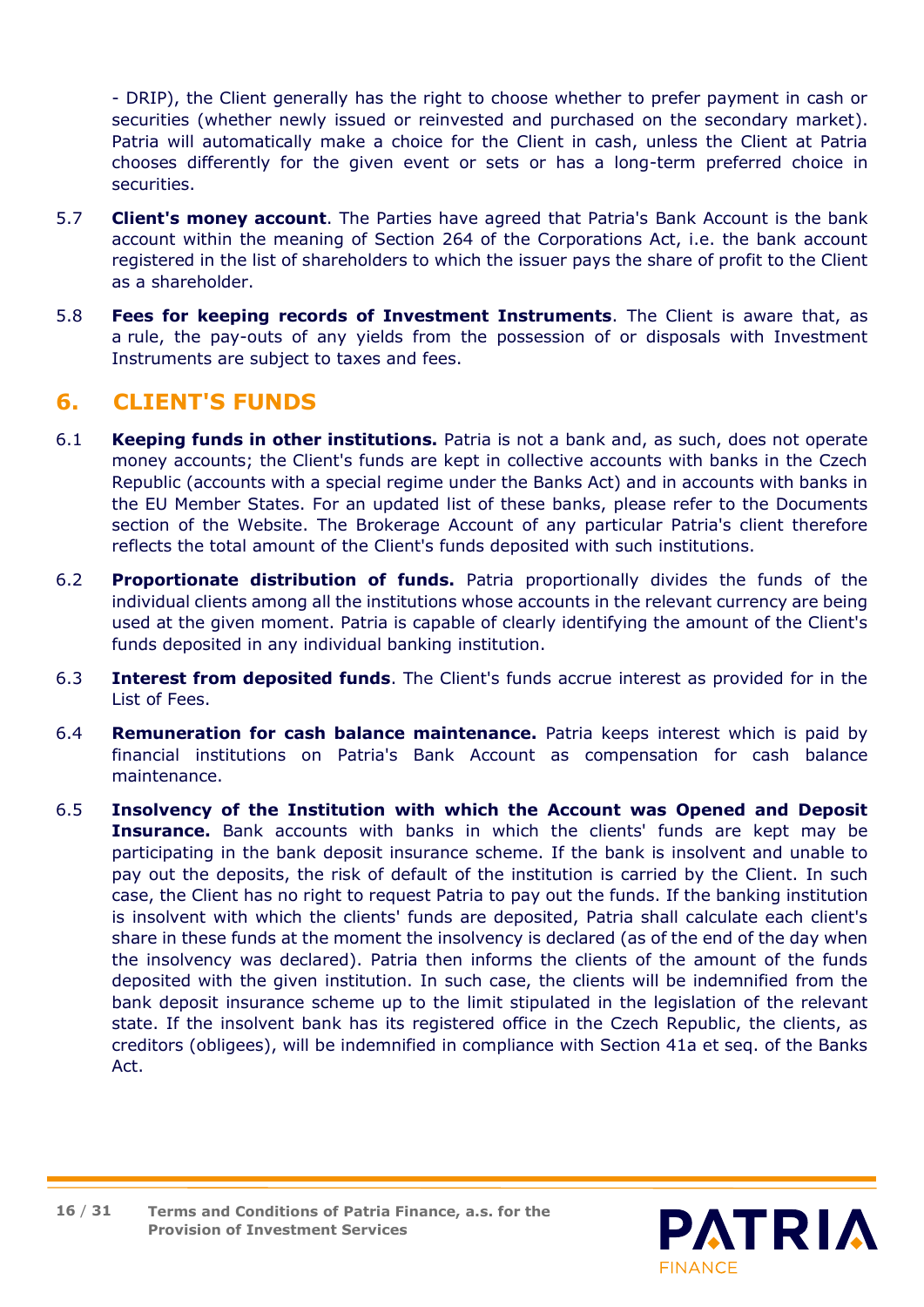# <span id="page-16-0"></span>**7. CURRENCY CONVERSION (FOREIGN EXCHANGE)**

- 7.1 **Foreign exchange**. If the provision of an investment service, especially the purchase of an Investment Instrument, requires the use of funds in a currency which the Client does not have in their Brokerage Account, the Client may submit an instruction to convert funds from one currency to another.
- 7.2 **Exchange rate**. The currency conversion shall be executed using the exchange rate available in the Business Application calculator before the instruction to convert is submitted, or the Client shall be advised of the exchange rate by telephone, on request.
- 7.3 **Available currencies**. Patria is capable of converting funds in all main global currencies, primarily in those currencies in which Patria's bank accounts are denominated. An overview of these accounts is provided in the Document with Telephone and Bank Details. If agreed by Patria and the Client, Patria may also convert funds in other currencies.
- 7.4 **Submitting an instruction**. Foreign exchange instructions shall be submitted:
	- a) electronically using the Business Application;
	- b) by telephone;
	- c) in paper form.
- 7.5 **Execution of a foreign exchange transaction**. A foreign exchange transaction will be executed at the moment the Client and Patria agree on the exchange rate and the type and volume of the currencies which ought to be the subject of the foreign exchange, i.e. the currency which Patria shall purchase from the Client and the currency which Patria shall sell to the Client.
- 7.6 **Automatic conversion**. The Client may activate the possibility of an automatic currency conversion in the Business Application or otherwise as agreed with Patria. If this service is activated and the Client submits an Order the execution of which requires the use of funds in a currency which the Client does not have in their Brokerage Account and, at the same time, the Client themselves does not perform the currency conversion to the relevant currency on or before the day of executing the Order, Patria is subsequently entitled to convert the funds in the Client's Brokerage Account to the relevant currency to the extent necessary for the provision of the investment service. Any and all costs arising from such currency conversions shall be paid by the Client and the Client also assumes the exchange rate risk. The applied exchange rate will be the exchange rate which would apply if the instruction were submitted by the Client themselves at the moment of the automatic conversion.
- 7.7 **Reasonable application of the rules regarding Orders**. The provisions regarding Orders set forth in Section [2.](#page-5-0) of the Terms and Conditions shall reasonably apply to instructions to convert (i.e. unless such application conflicts with the nature of a currency conversion).
- 7.8 **Settlement of a conversion**. A currency conversion is settled in accordance with market customs, most frequently on t+2 where "t" is the day of entering into the foreign exchange transaction.

# <span id="page-16-1"></span>**8. SETTLEMENT OF A TRANSACTION**

8.1 **Essence of the settlement of a transaction**. Settlement of a transaction means fulfilment of the obligations arising from a transaction entered into on the basis of an Order. Patria

**Terms and Conditions of Patria Finance, a.s. for the Provision of Investment Services 17** / **31**

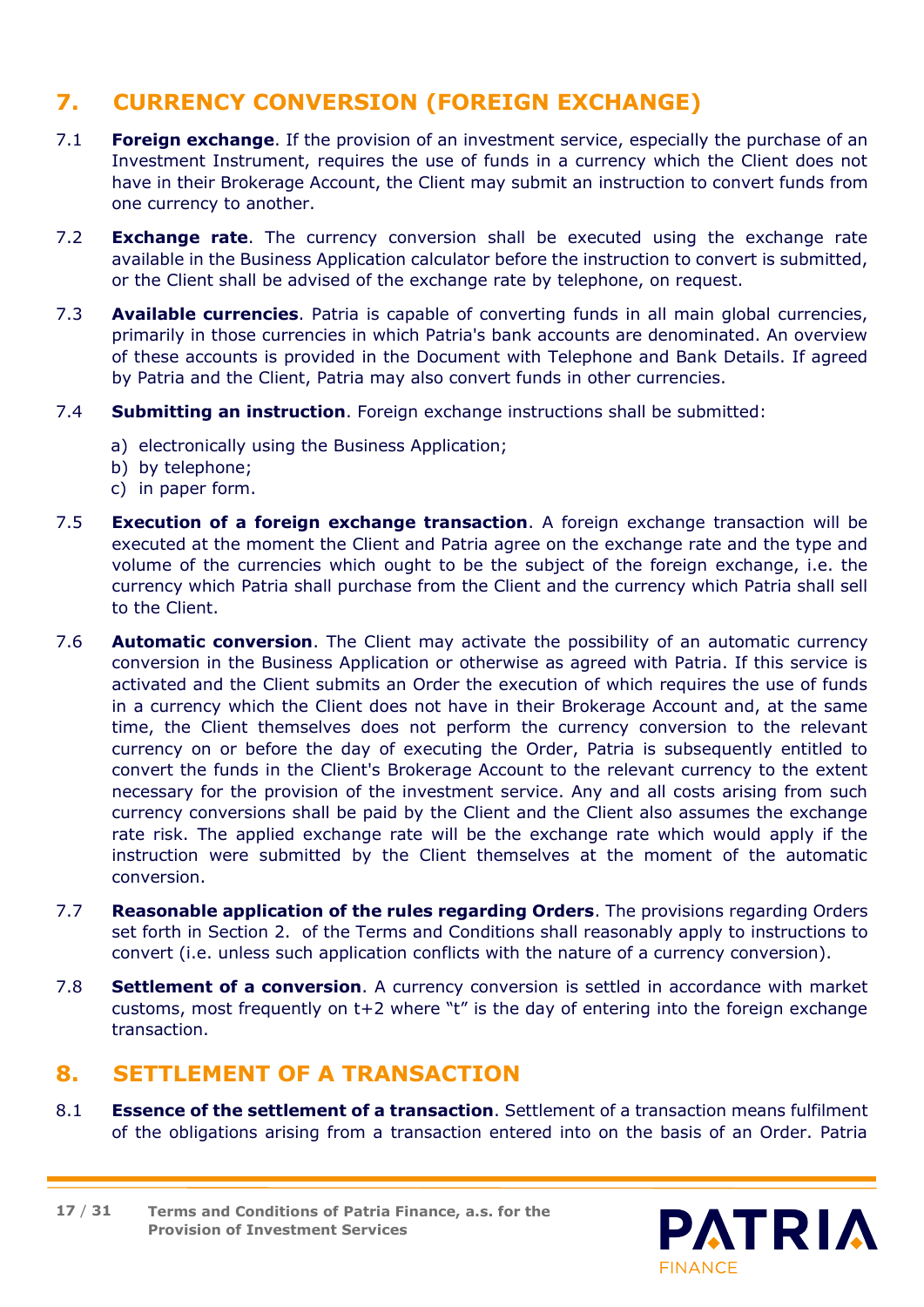shall primarily settle transactions as follows: (i) when purchasing Investment Instruments, by crediting the purchased Investment Instruments to the Brokerage Account and debiting the funds used to purchase the Investment Instruments from the Brokerage Account, (ii) when selling Investment Instruments, by debiting the sold Investment Instruments from the Brokerage Account and crediting the funds generated by the sale of the Investment Instruments to the Brokerage Account.

- 8.2 **Crediting funds**. Unless agreed otherwise, the funds which the Client ought to receive as a result of the settlement of the transaction shall be credited to the Brokerage Account.
- 8.3 **Defects of Property and cancellation of settlement**. Patria may refuse to accept any Property for the benefit of the Client if the Property suffers from any legal or other defects or if it gives rise to other legitimate doubts and, on these grounds, Patria may take steps to cancel the settlement of the transaction; Patria shall inform the Client of any such case without delay.
- 8.4 **Multiple transactions and offset**. Unless expressly agreed otherwise, if multiple transactions are executed (or, as applicable, if multiple receivables exist between the Parties), the final (net) amount of the receivable shall be determined on the basis of an offset of the individual receivables.
- 8.5 **Time and other conditions of settlement**. Settlement of transactions occurs at the time and in accordance with the conditions stipulated by the Execution Venues or, as applicable, the persons who execute or procure the execution of the transactions and other involved parties depending on the nature of the matter. The settlement of transactions with shares usually occurs two Business Days after the execution of the Order. In accordance with the applicable regulations or customs of the Execution Venues and settlement centres, the settlement of a transaction may occur otherwise than as "delivery versus payment". Patria is not liable for any damage potentially incurred by the Client in cases where the settlement took place in accordance with the applicable regulations or customs of the given Execution Venue or settlement centre.
- 8.6 **Problems with settlement**. If a settlement is delayed or if the transaction is not settled at all, Patria shall inform the Client thereof and, at the same time, advise the Client of the reasons and agree with the Client on further steps to be taken.

# <span id="page-17-0"></span>**9. INFORMATION FOR CLIENTS AS INVESTORS AND PROVISION OF SUCH INFORMATION**

- 9.1 **Risks associated with investments**. The value of an investment in, and the income generated from, Investment Instruments may fluctuate in the course of the investment period. No return on the invested amount is guaranteed; the same applies to any anticipated or potential yields. This means that the entire investment can be lost. Each investment entails a risk depending on the nature of the investment. The particular measure of risk consisting primarily in the potential fluctuation of the value of the Investment Instrument, even below the invested amount, depends on the type of the Investment Instrument.
- 9.2 **MiFID information**. In connection with the performance of the Agreement, Patria is subject to a statutory obligation to provide the Client with certain information prior to the execution of the Agreement and subsequently update such information. This information is contained in the Agreement, the Terms and Conditions and the List of Fees, as well as in the following documents (hereinafter the "Documents with Information for Investors"):

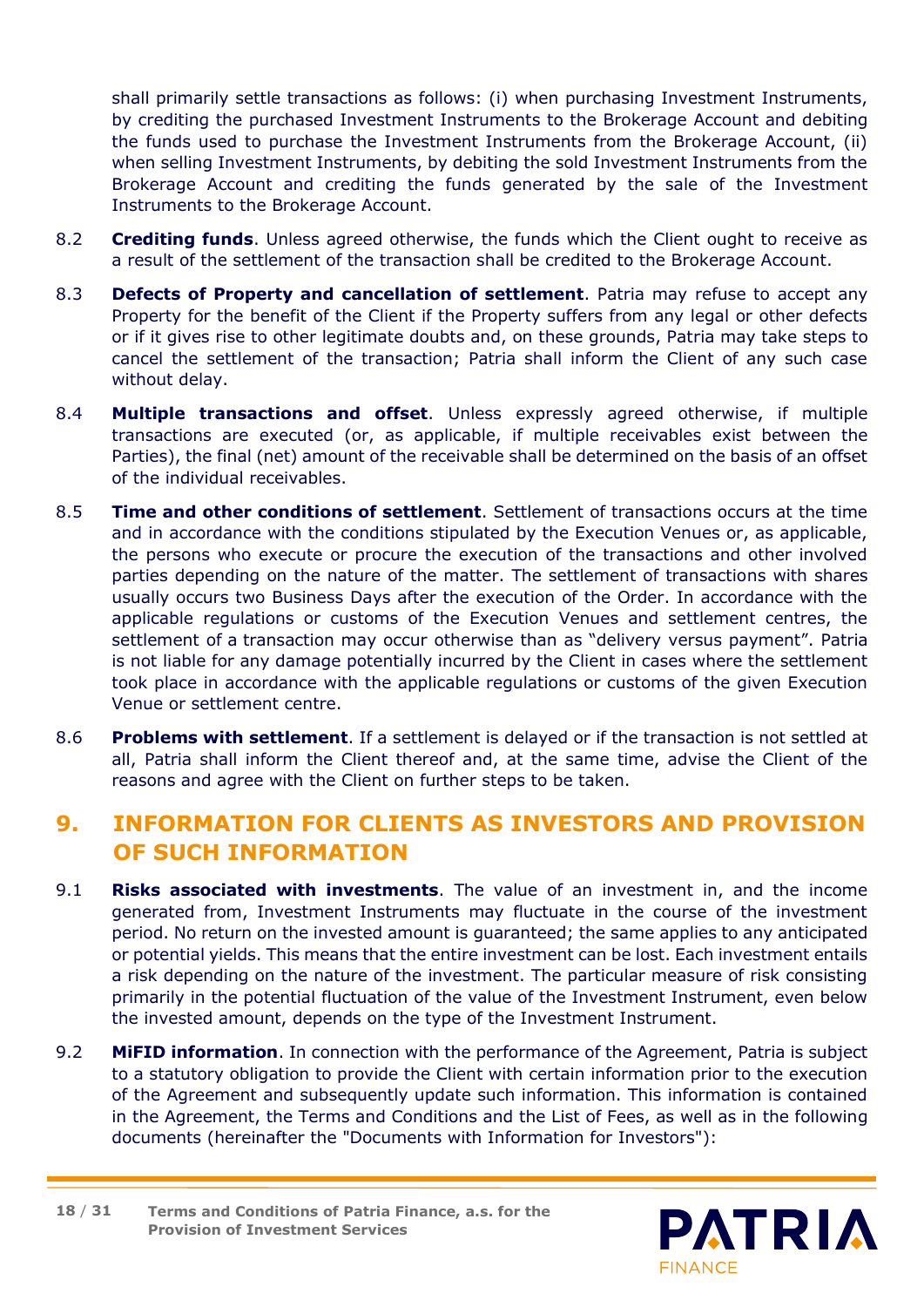- a) **Conflict of Interest Policy Patria Finance, a.s. -** this document describes the rules and procedures applied by Patria in the identification and management of conflicts of interests as well as any information on incentives;
- b) **Information on Financial Instruments and Related Risks** this document contains a description of the individual risks associated with investments in the individual types of Investment Instruments.
- c) **Information on the Order Execution Policy** Patria executes the clients' Orders under the best conditions and, to this end, Patria has set the necessary rules in this document. The document also contains information regarding the circumstances under which Patria may combine (aggregate) Orders and the obligations binding on Patria which arise therefrom;
- d) **Information on the Protection of Clients' Property** this document describes the protection afforded to the clients' Property. Investment Instruments (securities) are, under certain circumstances, protected by the Compensation Fund system and the clients' funds are, under certain circumstances, protected by the deposits insurance system. For more information and details regarding both compensation mechanisms, please refer to the this document;
- e) **Classification of Clients** in connection with entering into the Agreement, Patria must, under the applicable laws and regulations, classify its clients into categories. The classification of the Client in a particular category is provided in the Agreement. Each category of clients entails a certain measure of protection in the provision of investment services. This document describes the individual categories in greater detail;
- f) **Complaints Rules** is a document issued by Patria which lays down the main principles of handling the Client's complaints and grievances;
- g) **Principles of Providing Investment Advisory Service and Other Investment Services** - if the Client agrees with Patria on the provision of investment advisory services, the information regarding investment advisory services is available in this document. The document also describes regimes in which services are provided without investment advisory.
- 9.3 **Disclosure of Key Information**. The document is prepared for an Investment Instrument which must have such a document under the applicable laws and regulations. It is a clear and well-arranged document which contains basic information about the given Investment Instrument. The document is divided into several brief parts which contain information about the investment policy and the risk profile, the fees and costs, etc. If the document is provided to the Client by electronic means, Patria shall provide the Client, on request, with a free paper copy.
- 9.4 **Prospectuses and issue terms.** Prospectuses, issue terms and other similar documents issued directly for specific Investment Instruments are also important for the clients as investors in specific Investment Instruments.
- 9.5 **Investment recommendations and analyses**. In order to facilitate the clients' understanding of the financial markets, Patria provides analyses and news service which presents practical information for short-term as well as long-term investors. The analyses may include strategic recommendations or comparisons of the basic asset classes.
- 9.6 **Trading on Foreign Markets.** If the performance is to involve trading on foreign markets, the relevant funds and Investment Instruments will be kept in collective client accounts in accordance with the trade usages, regulations and rules applied on the relevant foreign markets. Information and data regarding transactions entered into and executed at foreign

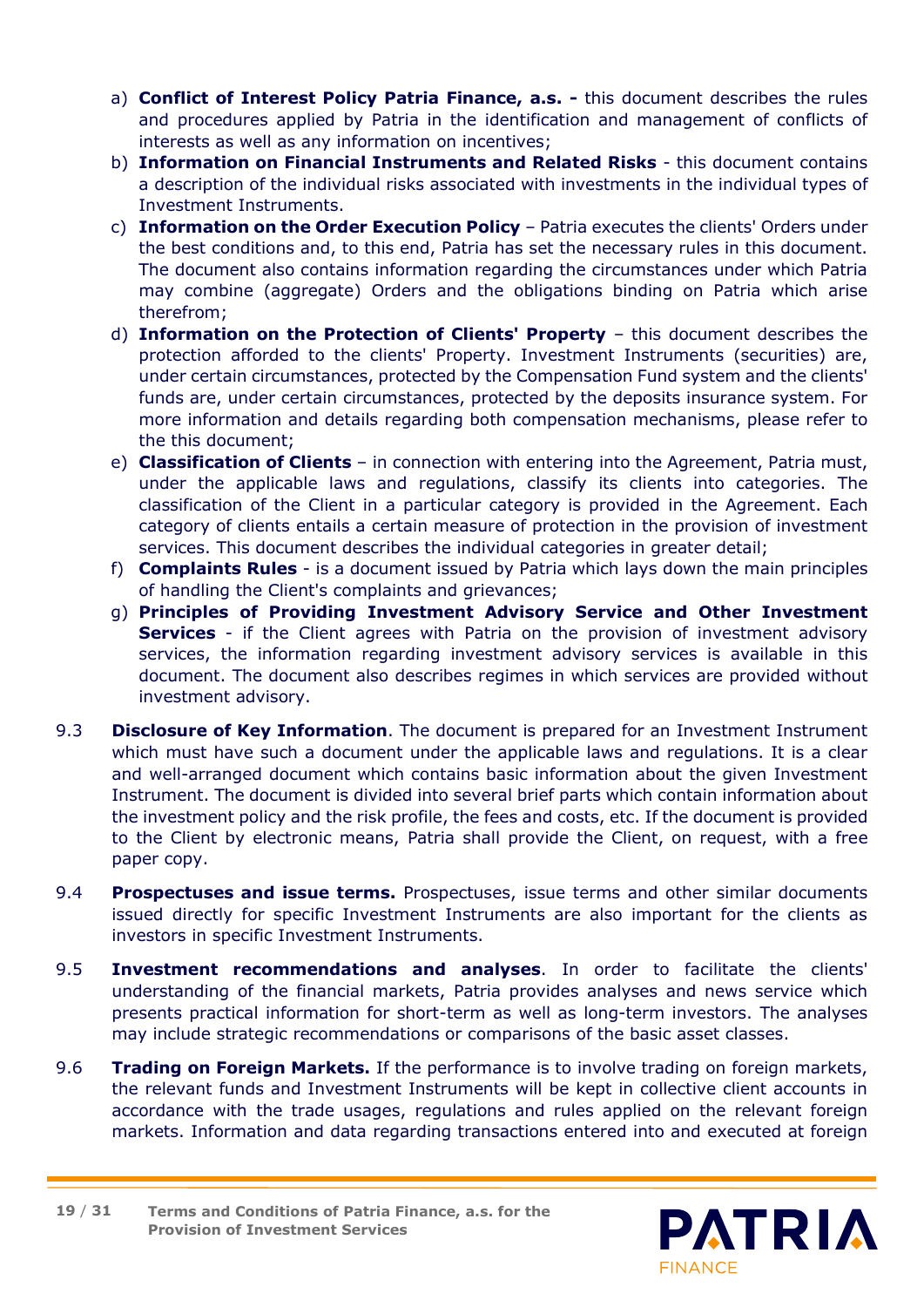Execution Venues will be provided to the Client in the format and in the standards customary at such foreign Execution Venues.

- 9.7 **Consent with electronic provision of documents**. If the Client opted for an electronic provision of documents in the Agreement, the Client agrees that documents addressed to the Client personally shall be provided to the Client on a permanent data carrier other than paper. The Client agrees that documents shall be provided to the Client via the Website, except for documents addressed to the Client personally or documents where such delivery is prohibited by the applicable regulation.
- 9.8 **Provision of documents in electronic or on paper**. If the Client agreed with an electronic delivery of documents in the Agreement, the Documents with Information for Investors shall be made available to the Client in the Documents section of the Website and in the Business Application. The Terms and Conditions and the List of Fees are available at the Website and are also provided via the Business Application. The above procedure shall also be applied by Patria when providing the Client with any amendments to the said documents. The Disclosure of Key Information will be provided electronically via the Business Application. Any suitability statement will be provided electronically via the Business Application or by e-mail. If the Client did not opt for an electronic provision of documents in the Agreement, the Client wishes to receive the said documents always on paper. If these are written documents that Patria does not send to the Client they are made available to the Client at Patria and in the business premises where an Agreement can be entered into. Clients with an executed Agreement who could not opted for the electronic provision of documents at the beginning shall in this regard be bound by the existing terms regulating the provision of documents.

# <span id="page-19-0"></span>**10. RIGHTS, OBLIGATIONS AND CONSENTS OF THE CLIENT**

- 10.1 **Sufficient Property**. When submitting the Order, the Client must have sufficient Property in the Brokerage Account necessary to execute the Order, including any related Remuneration and Costs. The determination of whether the Client has sufficient funds shall always be based on an assessment of the risks arising from the possible fluctuation of prices of Investment Instruments and exchange rates. Patria shall block the required funds or Investment Instruments in the Client's Brokerage Account from the receipt to the settlement of the Order.
- 10.2 **Due date for payment of the Remuneration and Costs**. Unless stipulated otherwise, the Remuneration and the Costs are due and payable on the day when the given investment service is provided for which the above are charged. Unless stipulated otherwise, the Remuneration for or Costs of a service other than an investment service are due and payable as soon as the provision of the service is initiated.
- 10.3 **Means of payment for the Remuneration and Costs**. Patria shall deduct any due and payable Remuneration and Costs from the Client's Brokerage Account. If the Client has insufficient funds in the Brokerage Account, Patria shall send a request to the Client to pay the Remuneration and the Costs and the Client undertakes to pay the due and outstanding amount to the bank account specified in the request within 5 days of receipt. If it is necessary to pay the Remuneration or the Costs in a currency which the Client does not have in the Brokerage Account, Patria shall, at its own discretion, use the funds in the currency available in the Brokerage Account. The exchange rate shall at such moment be identical to the exchange rate which would apply if the conversion instruction were given by the Client themselves. The Client is aware that the Client may incur other costs in connection with the

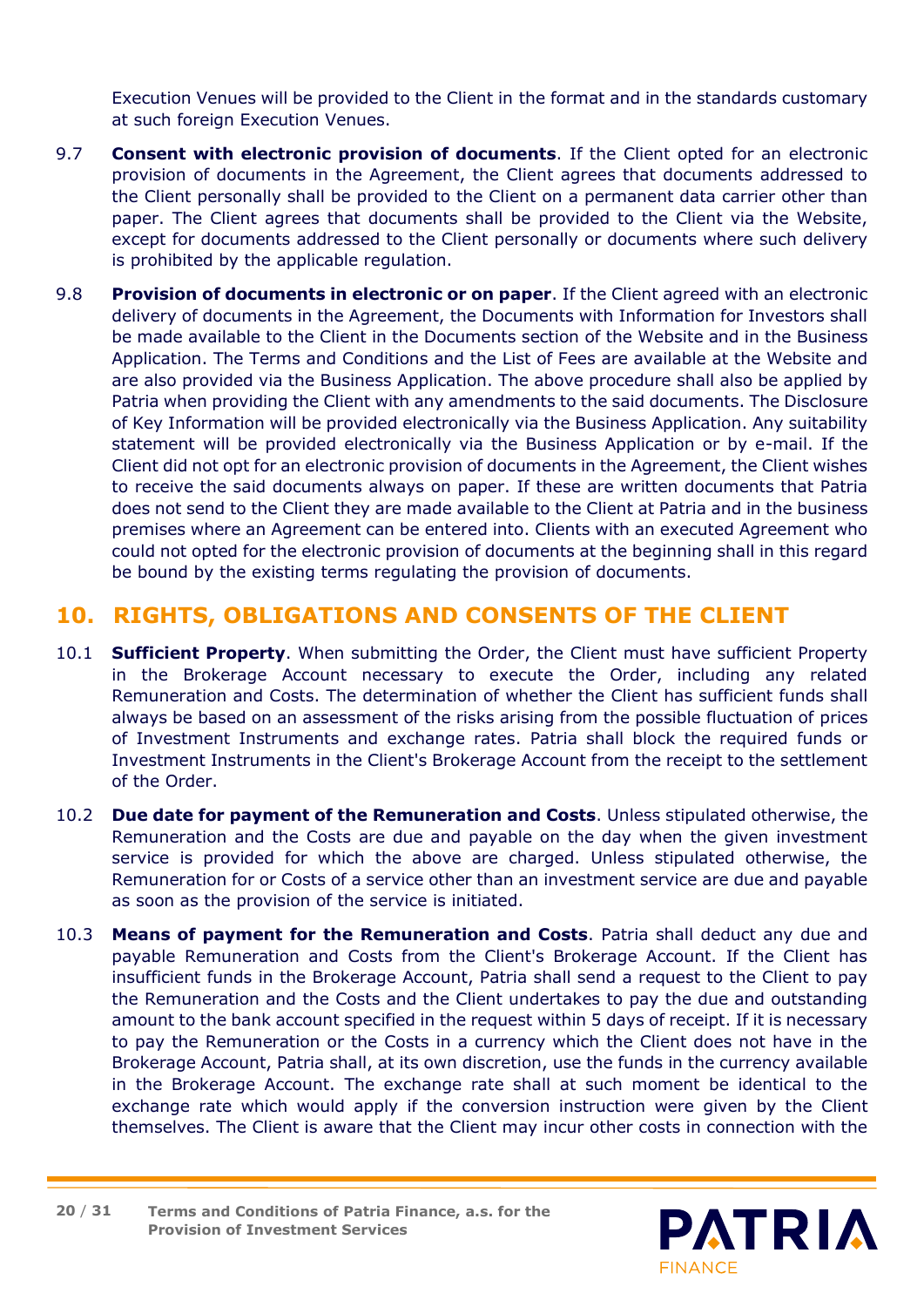provision of services under the Agreement or in connection with transactions relating to Investment Instruments under the Agreement, including taxes, which are not paid by Patria, invoiced by Patria to the Client or paid on behalf of the Client by Patria; the above, however, does not exclude the possibility that the costs, if any, will have to be paid by the Client.

- 10.4 **Provision of assistance**. The Client is obliged to provide Patria with any and all assistance necessary for the latter to meet its obligations under the Agreement and to fulfil the subject matter and the object of the Agreement and, if necessary, grant any and all necessary powers of attorney to Patria and perform any other acts as required under the circumstances.
- 10.5 **Mandatory disclosure of information**. The Client hereby authorizes Patria to disclose, to the necessary extent and in cases stipulated by the applicable laws and regulations, any and all information and documents relating to the Client, including the Client's identity, which will be legitimately requested under the applicable laws and regulations, to any and all administrative authorities, entities and persons specified in the applicable laws and regulations.
- 10.6 **Encumbrance on the Property and notification to Patria.** The Client is obliged to inform Patria if the Client created, before or after the Property was entrusted to Patria, any security interest (pledge, lien) or any other encumbrance or right in rem burdening the Client's Property for the benefit of a third party, or if the Client separated or intends to separate any separately transferable rights attached to the Investment Instruments; Patria must in such case be informed before the execution of the Agreement or, as applicable, 7 days before the Property is encumbered, but no later than 2 business days after the Property was encumbered if the Client could not know that the Property would be so encumbered.
- 10.7 **Right to inquire about developments**. The Client may inquire via the Call Centre or the Broker about the developments on the capital market, fluctuation of the rates of the Investment Instruments purchased by the Client and the value of the Collateral deposited by the Client.
- 10.8 **Obligation to inform of any potential abuse.** The Client is obliged to inform Patria without delay of any and all cases of theft, misuse or loss of data relating to the Client's user profile in the Business Application or, as applicable, any theft or loss of the Client's computer or any other electronic device which the Client uses to communicate with Patria.
- 10.9 **Obligation to provide LEI**. In the cases stipulated by the applicable laws, if the Client wishes to enter into a transaction with an Investment Instrument with or through the medium of Patria, the Client is obliged to provide Patria with the LEI (Legal Entity Identifier). If the Client fails to provide the LEI, the Client is aware that Patria shall not enter into the transaction with the Client or shall not procure the transaction for the Client.
- 10.10 **Public register of contracts**. If the Client is a person listed in Section 2(1) of Act No. 340/2015 Coll., on Special Conditions for Effectiveness of Selected Contracts, Public Disclosure of Such Contracts and Register of Contracts (Register of Contracts Act), as amended (hereinafter the "Register of Contracts Act"), the Client represents by signing the Agreement that the Client undertakes to disclose any and all Agreements, Product Agreements and Orders using the register of contracts in compliance with the applicable laws and regulations if the public disclosure of the above is mandatory. Apart from any requirements imposed by the applicable laws and regulations, the Client shall also obliterate any other information if Patria requests the Client to do so, providing the laws and regulations allow such procedure. The Client is aware that the services tied to the Agreement or any

**Terms and Conditions of Patria Finance, a.s. for the Provision of Investment Services 21** / **31**

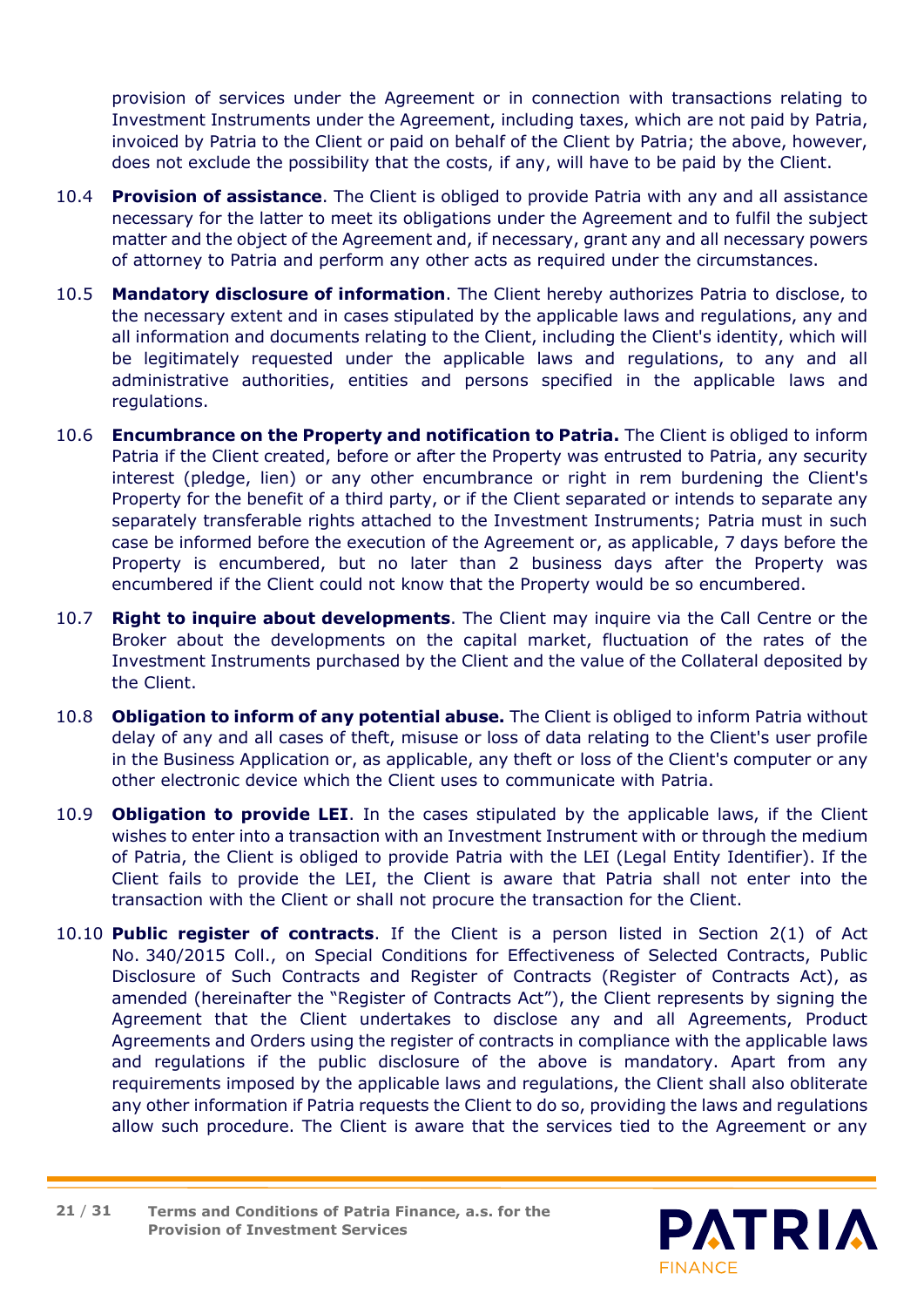Product Agreement may be provided only after the Client's obligation is fulfilled to publicly disclose the Agreement and the Product Agreement, if applicable, in the register of contracts. Patria is entitled, though not obliged, to publicly disclose in the register of contracts any Agreement, Product Agreement or Order if and to the extent necessary for the discharge of this obligation of public disclosure stipulated in the Register of Contracts Act. The Client declares by signing this Agreement that the Client undertakes to compensate Patria if the Client fails to meet the obligation to publicly disclose the Agreement, any Product Agreement or Order.

#### 10.11 **Consents**. The Clients agrees that

- a) Patria shall perform the portfolio reconciliation at least once a quarter by providing a statement of the Brokerage Account to the clients and comparing the balance in the internal system portfolios with the data from financial counterparties;
- b) disputes, including disputes concerning the portfolio value, shall be resolved in compliance with the Complaints Rules;
- c) Patria may execute the Client's Orders outside the regulated market or multilateral trading facility;
- d) the Client agrees with the rules for executing orders which Patria sets forth in the Rules for Executing Orders;
- e) if the Client submits a limit Order in respect of shares admitted to trading on a regulated market and the Order is not immediately executed under prevailing market conditions, Patria has the right to decide whether Patria shall make the Order public in a manner easily accessible to other market participants, or whether Patria shall not make the Order public.
- 10.12 **Investment questionnaire**. In order for Patria to be able to assess, in accordance with law, whether the provision of investment services is appropriate, suitable for the Client and the investment corresponds to the target market, the Client is asked to fill in an investment questionnaire. If the Client refuses to fill in the investment questionnaire, the Client will be informed of the consequences of not filling in the investment questionnaire. Failure to complete the investment questionnaire may limit the possibility of submitting an order or accepting it, especially in relation to complex Investment Instruments.
- 10.13 **Taxes**. The Client may incur a tax liability from the performance under the Agreement and especially from the Investment Instruments. Patria does not fulfil any tax liabilities on behalf of the Client. Patria does not provide any tax consultancy to the Client. Patria may provide the Client with indicative information on the amount of withholding tax in the form of a document available in the Documents section of the Website.
- 10.14 **Politically exposed person**. The Client declares in the Agreement that the Client is or is not, as applicable, a Politically exposed person in terms of the AML Act and undertakes to inform Patria of any changes to the evaluation of that status.

# <span id="page-21-0"></span>**11. RIGHTS AND DUTIES OF PATRIA**

11.1 **Provision of investment services**. Patria undertakes to provide investment services in compliance with the Agreement, the Client's Orders, the applicable laws and regulations, and the rules and trade usages of the Execution Venues. The Client is aware that when providing services to clients, Patria is bound by the obligations imposed on Patria as a financial institution and a securities broker/dealer by the applicable laws and regulations.

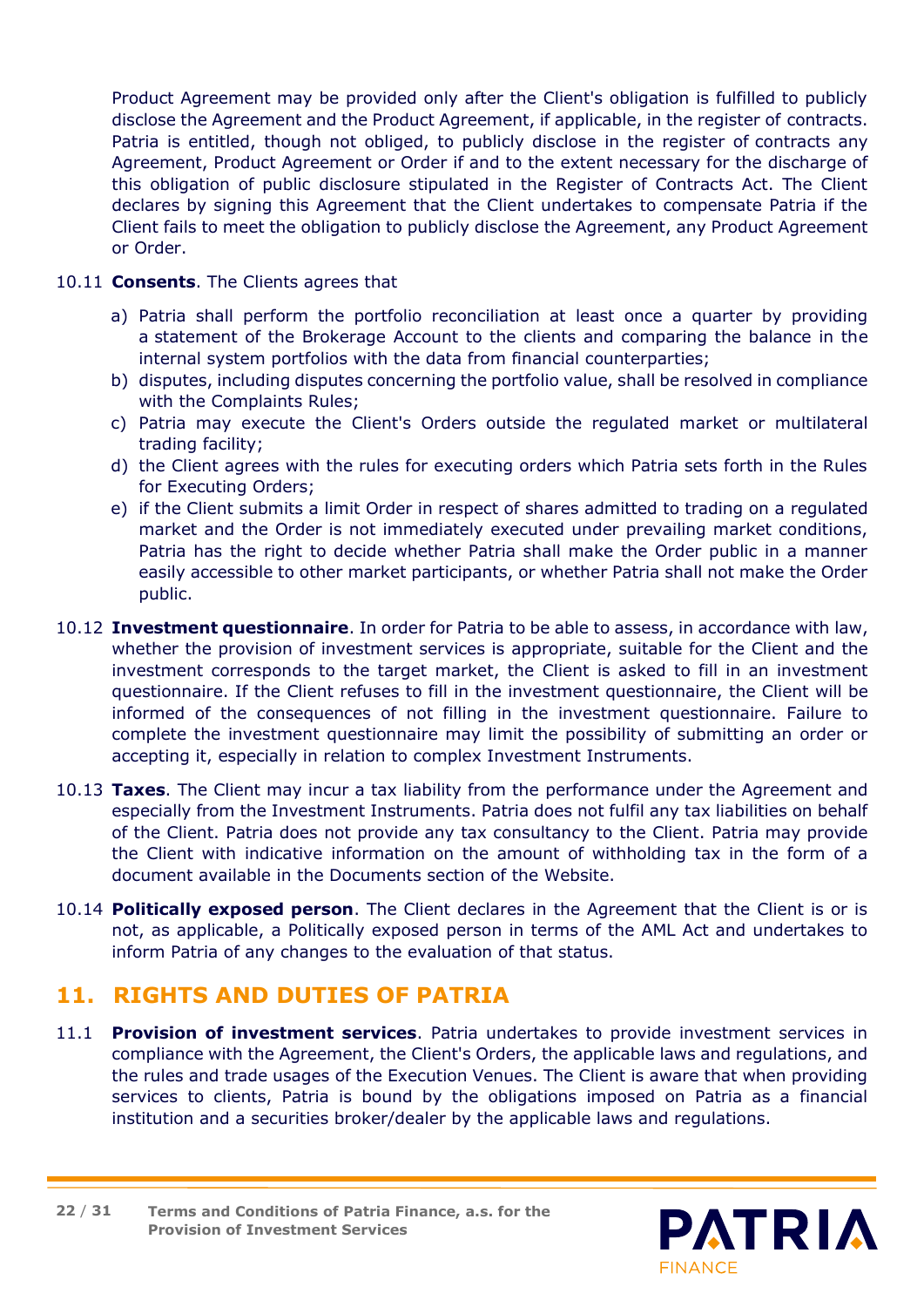- 11.2 **Assessment of suitability.** When providing investment advisory services, Patria may in accordance with the applicable laws and regulations demand from the Client information on the latter's financial situation, investment goals, expertise and experience in the field of investments which will allow Patria to recommend an Investment Instrument and a transaction with the Investment Instrument that will be suitable for the Client. Unless Patria receives the necessary information, Patria is not allowed to make any such recommendation on suitability. Patria may assume that a Professional Client per se has the expertise and experience in investments to make their own investment decisions and assess any risks assumed in connection with an investment service or a transaction with an Investment Instrument. Patria also may assume that, for the purposes of providing investment advisory services, the Professional Client per se has the financial resources necessary to assume any associated investment risks corresponding to the Client's investment goals.
- 11.3 **Assessment of appropriateness of an Investment Instrument**. Unless Patria provides investment advisory services to the Client in relation to the procurement of a particular transaction with an Investment Instrument, Patria may in accordance with the applicable laws and regulations demand information from the Client regarding the latter's expertise and experience in investments which will allow Patria to assess whether the procurement of the transaction with the particular Investment Instrument is appropriate for the Client. If Patria discovers on the basis of the collected information that the Investment Instrument is not appropriate for the Client, Patria is obliged to inform the Client accordingly.
- 11.4 **Target market evaluation**. Before evaluating the appropriatness or suitability of the Client's trade with a specific Investment Instrument, Patria is obliged to evaluate for which trades with particular Investment Instruments the Client is the so-called target market. For this evaluation, Patria is entitled to request or use the information already available to Patria regarding (i) classification of the Client according to the applicable legislation, (ii) his knowledge and experience, (ii) financial background, (iv) investment objectives and (v) his tolerance to risk. In the event that the Client does not provide this information, Patria may not allow the Client to trade with Investment Instruments that are not intended for the general public offer.
- 11.5 **Assessment of appropriateness and suitability with respect to Authorized Persons**. If the Client is represented by an Authorized Person, Patria shall assess the suitability or appropriateness of any particular transaction with an Investment Instrument on the basis of such Authorized Person's expertise and experience in investments, and from the Client's financial background, investment objectives and tolarence to risk.
- 11.6 **Exception to the obtaining of information**. If the Client refuses to fill in the investment questionnaire, Patria may still accept the Client's Order in relation to non-complex Investment Instruments, provided that other conditions stipulated by law are fullfiled.
- 11.7 **Special conditions**. Patria may stipulate special conditions for the provision of services (submission of Orders) in relation to selected markets or Investment Instruments, including any fees charged for such services. Patria shall notify the Client of any such special conditions.
- 11.8 **Provision of investment service by using a third party**. In order to perform its obligations arising from the Agreement, Patria may hire the services of other authorized persons (especially securities brokers/dealers and Custodians) and may also entrust these persons with the execution of any investment service. In connection with the above said, Patria may enter into an agreement for the Client's account if necessary with respect to the

**Terms and Conditions of Patria Finance, a.s. for the Provision of Investment Services 23** / **31**

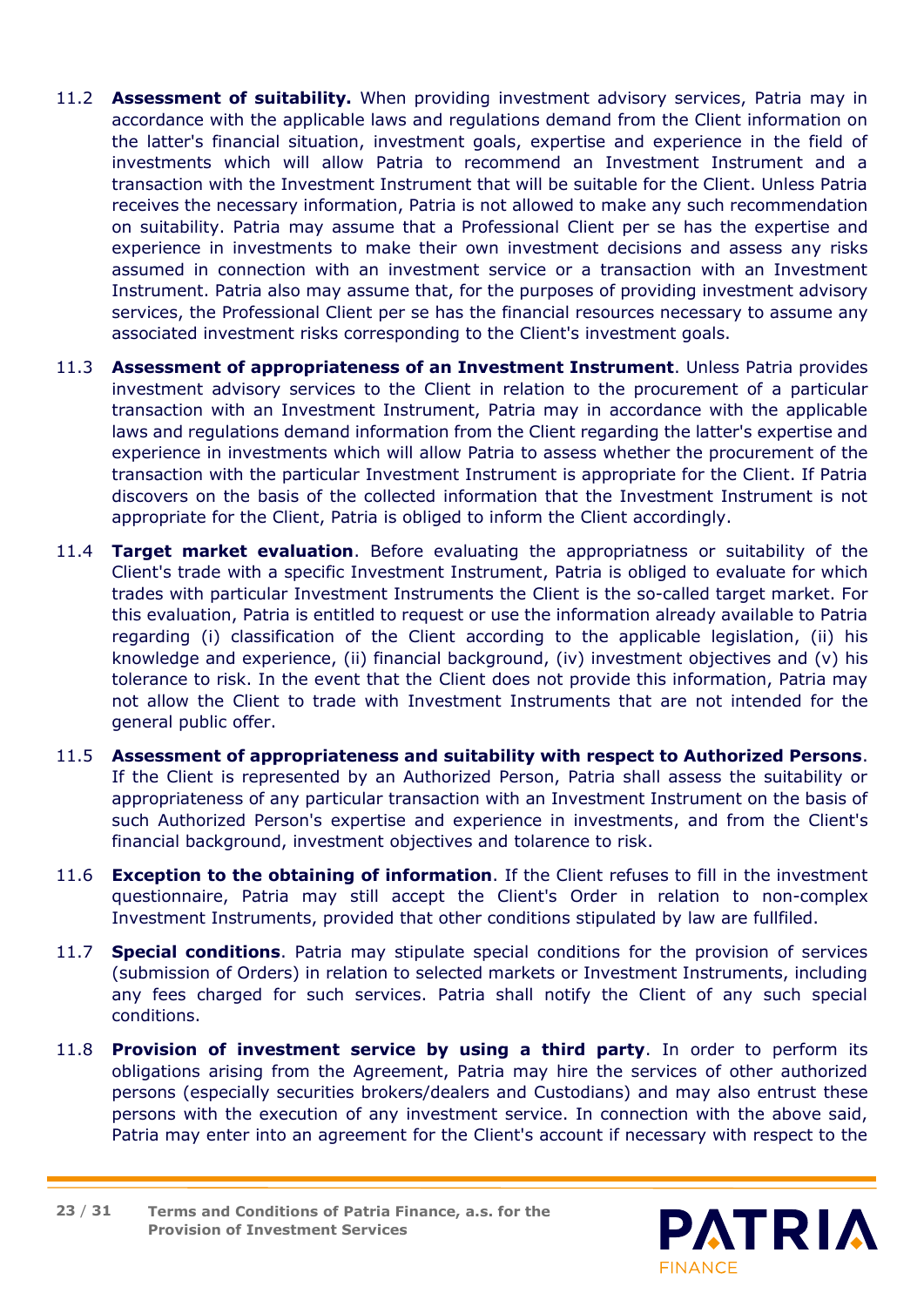nature of the matter in order to execute the investment services to the necessary extent. The Client is aware and agrees by signing the Agreement that the relationship between the third party and Patria may be governed by foreign laws, third-party rules and regulations, market practice or standards and trade usages applicable on the relevant market. Patria shall select the third party with professional care and shall primarily take into account the third party's expertise and reputation, their know-how, market customs and market procedures relating to the protection of Property. In order to protect the Client's Property, Patria shall make sure that the Client's Property entrusted to the third party is clearly segregated from Patria's property, unless prohibited by the law of the respective country.

- 11.9 **Clients acting for their own account**. Any and all Orders and other acts which Patria performs on the basis of the Agreement are deemed to be acts performed for the Client's account. Patria always considers the Client to be Patria's client in terms of the Capital Market Undertakings Act, regardless of the fact that the Client is acting for the account or benefit of another person or that it follows from the nature of the matter.
- 11.10 **Blockage of Property**. If Patria suspects any abuse of the Client's Property (such as a suspected abuse of the Client's security features or dispositions with the Property after the Client's death), Patria may refuse to accept the Order or any other instruction or may otherwise block any further execution thereof.
- 11.11 **Use of the Client's Property**. Patria may only use the Client's Investment Instruments to deal on own account or for the account of another client if the Client has given Patria their prior explicit consent in terms of Section 12e(1) of the Capital Market Undertakings Act, in writing or in any other equivalent manner. If the Client's Investment Instruments are used for such transactions, Patria shall inform the Client of Patria's duties arising from the applicable laws and regulations.
- 11.12 **Retention right**. Regardless of any security interest, Patria has the right under the Civil Code to exercise Patria's retention right to the Investment Instruments if the Client's Debts owed to Patria are not fulfilled. Even if the Client submits an Order, Patria has the right to withhold execution thereof and retain the Investment Instruments for the purpose of settling the Client's Debt. Such retention is not incompatible with any Client's Order in terms of Section 1396(2) of the Civil Code.
- 11.13 **Invalidation of security features and accesses**. Patria has the right to invalidate without the Client's consent the security codes which the Client has at their disposal for activities under the Agreement or the login data for the Business Application if Patria suspects, on the basis of certain circumstances, that the data could have been abused. The Client must be informed of any such change without delay.
- 11.14 **Exclusion of liability**. Patria assumes no liability for any harm exceeding the applicable laws and regulations, primarily no liability for:
	- a) harm caused by a third party (including a Depository) or harm caused by insolvency of the third party, if applicable;
	- b) legal defects of any bought or sold Investment Instruments, the existence of any thirdparty rights (if any) encumbering the Investments Instruments, or the fact that the bought or sold Investment Instruments lack any rights which should be attached thereto, unless such circumstances could have been discovered with professional care;



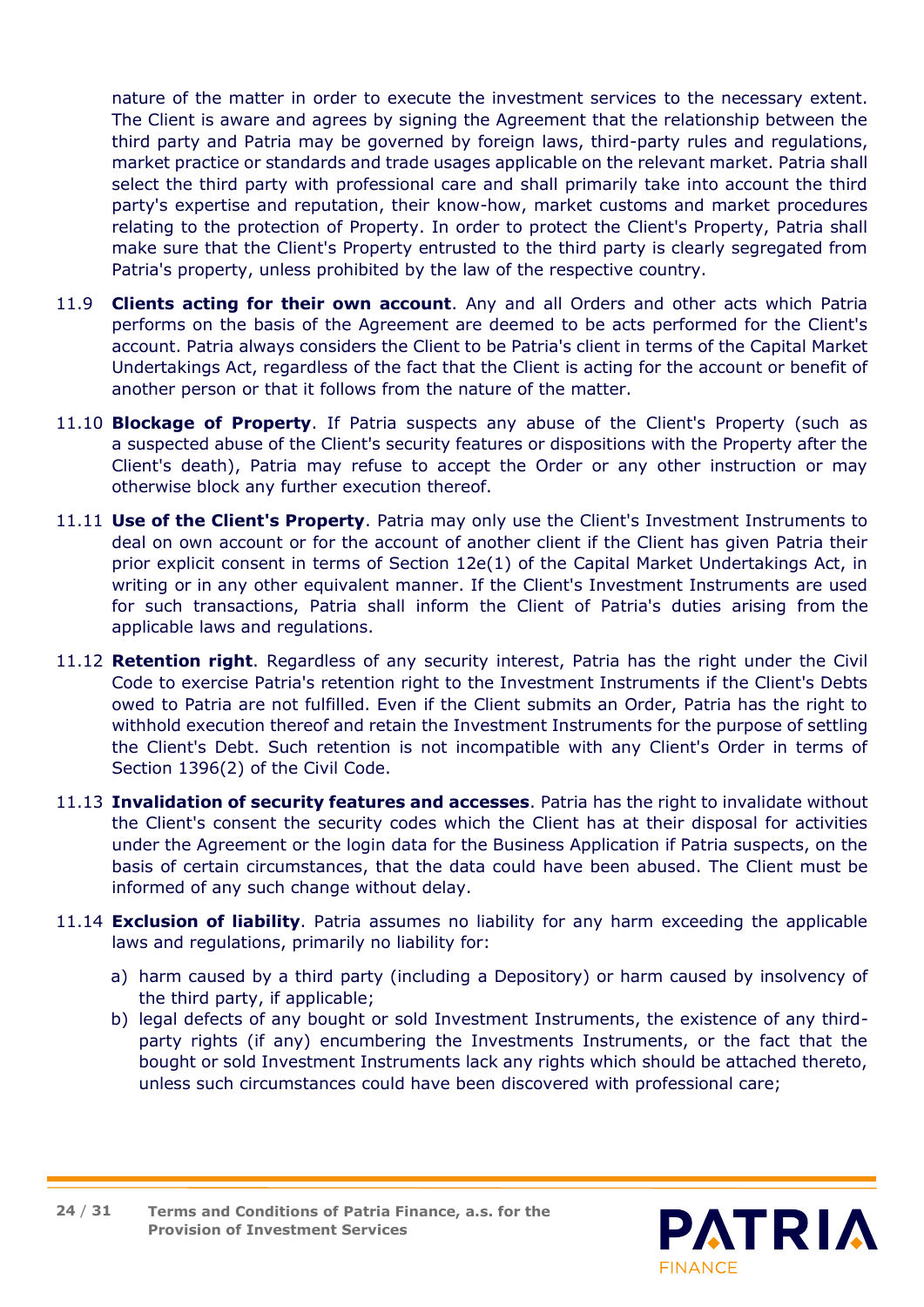- c) authenticity or value of the Investment Instruments which are the subject of dispositions under this Agreement, and any reduction of the value of the Investment Instruments which Patria administers;
- d) acts of the Client and of the Authorized Person, and any mistake they make in the disclosure of the information necessary for the provision of services under the Agreement and any harm arising therefrom;
- e) failure, interruption/suspension or unavailability of any communication channel between the Client and/or the Authorized Person and Patria; and
- f) inability to execute, implement or settle any executed Order for reasons beyond Patria's control, a non-exhaustive list of which is provided below in the Terms and Conditions.
- 11.15 **Liability for disclosed information**. Inaccurate, incomplete or delayed quotations, rates (prices) of Investment Instruments, inaccurate or incomplete information about trading (results of trading), or any other inaccurate or incomplete information provided on the Website, in the Business Application, or accessible from the Website and the Business Application, are not deemed to be a default on Patria's obligations. Patria is not liable for any losses or any other harm sustained in connection with such information, primarily in connection with the use of or failure to use such information by the Client. Patria is neither deemed in default of Patria's obligations if the Website and the Business Application are temporarily non-functional.
- 11.16 **Limitation of the compensation for harm**. The Parties have explicitly agreed that irrespective of the above said, Patria is not obliged to compensate the Client for any harm other than a harm caused intentionally or by gross negligence. However, the provisions of this Section only apply if the Client is a legal entity or if the Client acts, within the scope of the Agreement, as a natural person conducting business.

# <span id="page-24-0"></span>**12. AUTHORIZED PERSONS AND THEIR ACTS ON BEHALF OF THE CLIENT**

- 12.1 **Authorization of an Authorized Person**. The Client may authorize another person of 18 years of age or older with full legal capacity to submit Orders and/or perform any other acts in connection with the Agreement unless any Product Agreement stipulates otherwise in relation to that person. The Client may only authorize a person by duly filling out and submitting the prescribed form to Patria. The Authorized Person's authorization takes effect as soon as the acceptance of the authorization sent by Patria to the Client is confirmed. If the Client appointed the Authorized Person in the form of amendment or annex to the Agreement, such amendment or annex is deemed to be with effect of these Terms and Conditions the unilateral authorization of the Authorized Person by the Client.
- 12.2 **Access to the Agreement**. By grating the authorization to the Authorized Person, the Client declares that the Client provided the Agreement to the Authorized Person so that the latter may get acquainted with it. The Client agrees that the Agreement may be made available to the Authorized Person by Patria.
- 12.3 **Termination of authorization**. The Client or the Authorized Person may revoke the authorization at any moment by filling out and submitting the relevant prescribed form to Patria unless the Client and Patria agree otherwise. The revocation of the authorization granted to the Authorized Person is processed and takes effect as soon as the revocation is confirmed to the Client by Patria.

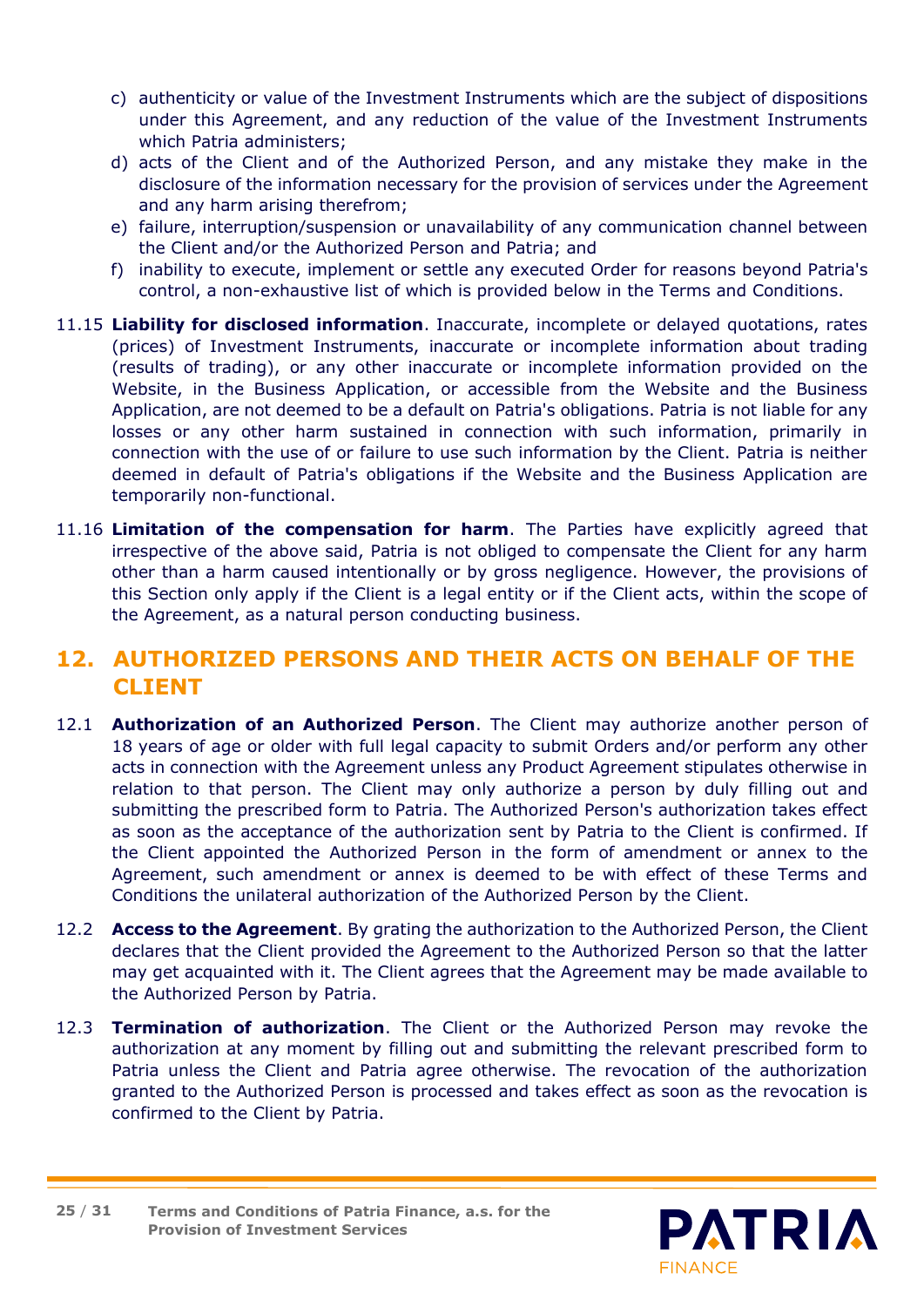#### 12.4 **Authorized acts**. The Authorized Person is primarily authorized to:

- a) submit Orders through the Business Application, Call Centre or Broker on behalf of the Client;
- b) receive the investment advisory services from Patria for the Client's account;
- c) have access to information regarding the Client's Property and transactions through the Business Application, also for the period preceding the day when the Client granted the authorization to the Authorized Person;
- d) enter into transactions according to the Product Agreements executed between the Client and Patria if the Client and Patria have entered into the relevant Product Agreement; perform any and all other acts relating to the Client's Property held in the Brokerage Account unless they are contrary to the prohibited acts in the next Section.

#### 12.5 **Prohibited acts**. The Authorized Person is not eo ipso entitled to:

- a) sign amendments to the Agreement or grant an authorization to another person;
- b) change the Client's registration or contact details;
- c) sign other agreements with Patria on the Client's behalf;
- d) transfer funds from the Client's Brokerage Account to a bank account other than the Client's Bank Account;
- e) transfer Investment Instruments from the Client's Brokerage Account (does not apply to sales of Investment Instruments on the basis of an Order);
- f) change the number of the Client's Bank Account; or
- g) submit an order to buy Investment Instruments or an instruction to transfer the Client's Property from the Brokerage Account after the Client dies, whether or not the Authorized Person's authorization survives the Client's death.

#### 12.6 **Responsibility for the Authorized Person**. The Client is aware that:

- a) transactions executed by the Authorized Person are transactions made on behalf and for the account of the Client and any loss resulting from such transactions is the Client's loss and Patria therefore assumes no liability for the acts or choice of the Authorized Person;
- b) the Authorized Person selected by the Client may also be an authorized person for other clients trading through Patria.
- 12.7 **Refusal of any Authorized Person.** If Patria has a well-grounded suspicion that the Authorized Person acts contrary to any applicable laws or regulations, the Agreement when acting on behalf of the Client, or when Authorized Person is unacceptable according to Patria's internal rule, Patria may entirely refuse to deal with the Authorized Person.

### <span id="page-25-0"></span>**13. COMPLAINTS AND CLAIMS**

- 13.1 **Complaints of services**. The Client may make a complaint with Patria in compliance with the Complaints Rules as to the manner of the provision of or the result of procuring a specific investment service. Unless agreed otherwise in writing by the Parties, the complaints procedure shall not suspend the limitation period.
- 13.2 **Complaint with the Supervisory Authority**. The Client may also petition the Supervisory Authority with a complaint of services provided to the Client by Patria.
- 13.3 **Disputes and the Financial Arbitrator**. The Client may submit any disputes that arise between Patria and the Client as a consumer during the provision of investment services to

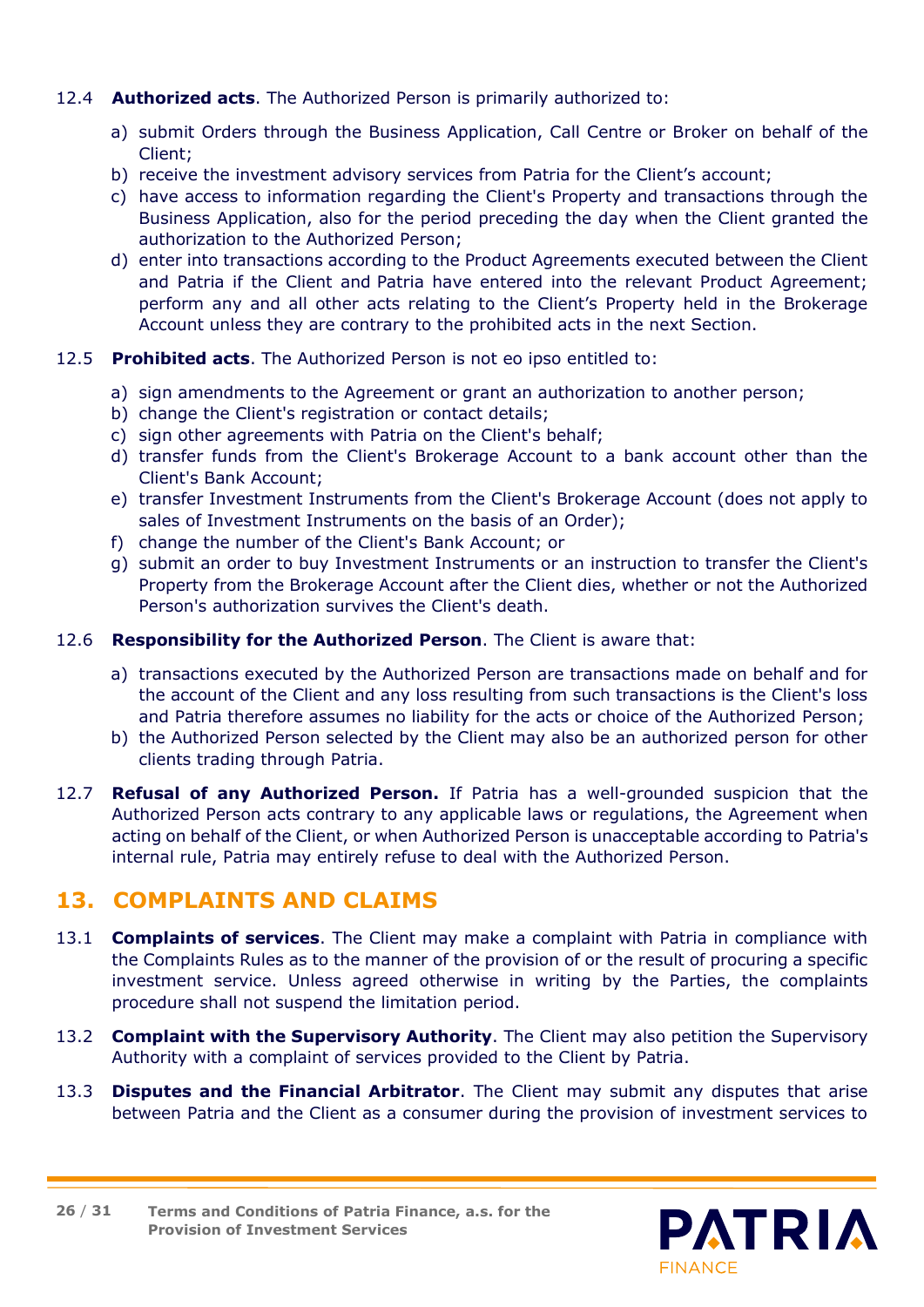the Financial Arbitrator [\(www.finarbitr.cz\)](http://www.finarbitr.cz/cs/), without prejudice to the clients' right to petition a court-of-law.

# <span id="page-26-0"></span>**14. COMMUNICATION AND METHOD OF ACTING**

- 14.1 **Language of the communication**. Mutual communication between Patria and the Client shall be conducted in Czech and, at the Client's request, in English. Before the Agreement is entered into, the Client may also request the terms and conditions and other information in English or Slovak and the request will be granted.
- 14.2 **Means of communication**. Mutual communication between Patria and the Client may be conducted using any of the following means:
	- a) electronically via the Business Application or an e-mail address;
	- b) personally;
	- c) by telephone or via text messages (SMS);
	- d) by an exchange of letters (in paper form);
- 14.3 **Identification data**. The Client is always obliged to use the agreed identification data according to the Security Rules in any communication, if requested for the given means of communication.
- 14.4 **Unilateral reporting of changes to selected data**. Specific parts of the Agreement may also be changed unilaterally by Patria or the Client in compliance with the Agreement. This specifically applies to data concerning the Parties and other identification or factual data about the Client in the Agreement, save for the part concerning the Client's Bank Accounts which may be changed by an amendment. If Patria is obliged to verify any particular data, Patria shall request the Client to provide the relevant documents or information. A change made by announcement has effects only if any and all of the necessary documents or information are provided. Patria shall inform the Client that the change has been processed. Patria may change information about the Client (e.g. permanent residence) even if Patria obtains information in connection with another contract concluded with the Client, but not the e-mail address, mobile phone and Client's Bank Account, which the Client has chosen to be used in connection with the Agreement (whether at the time of its conclusion or subsequently). If the Client has chosen these contact details in relation to another contract with Patria, they are used exclusively for the purposes of such a contract.
- 14.5 **Unclear documents**. If Patria receives any illegible or incomplete documents, or documents whose authenticity is doubtful or which are not signed by the persons authorized to do so, Patria undertakes to inform the Client thereof without delay. Until Patria receives a reply, which the Client is obliged to submit without delay, Patria shall not perform any acts on the basis of these documents; until the reply is delivered, any documents which have not been signed or approved by the persons authorized to do so shall be disregarded and Patria shall not be liable for any harm, if any, incurred by the Client in connection therewith.
- 14.6 **Substitute means of communication**. If the system or devices used by Patria for communication with the Client fail or break down, Patria shall secure a substitute means of communication without delay. A substitute means of communication in the case of a breakdown means communication through the Business Application or by a cell phone, as the case may be. If such a substitute means of communication is not practicable either, the Parties shall communicate in writing.

**Terms and Conditions of Patria Finance, a.s. for the Provision of Investment Services 27** / **31**

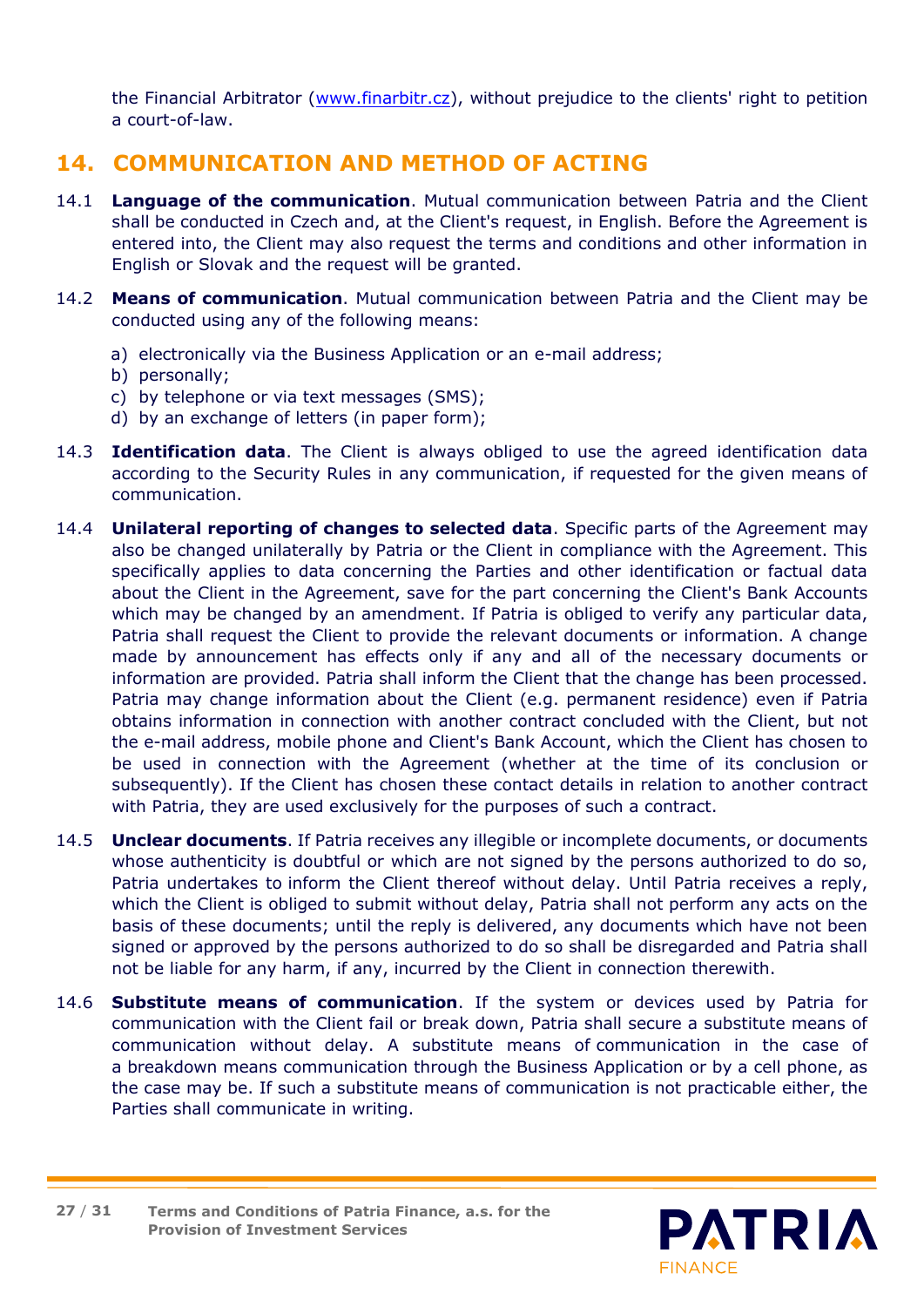- 14.7 **Client's mailing address**. Patria shall deliver any written materials either to the address which the Client specified in the Agreement as the mailing address or which the Client notified to Patria in accordance with the Agreement. If the Client failed to provide any such address, Patria shall deliver any written materials to the address of the Client's permanent residence if the Client is a consumer, or to the address of the Client's registered office in any other case, unless Patria and the Client agree on any other address.
- 14.8 **Patria's mailing address**. Any written materials addressed to Patria must be sent to the registered office of Patria unless Patria notifies a different address to the Client as its mailing address.
- 14.9 **Written form of acting**. If the Agreement or the Terms and Conditions stipulate that any particular act may or must be performed in writing, the act may also be performed electronically unless otherwise stipulated or agreed by the Parties. The Business Application need not always allow for a particular act to be performed using that application.
- 14.10 **Information on the recording of communication**. Any discussions and communication between Patria and the Client are recorded in compliance with the applicable laws and regulations. Copies of such recorded discussions and communication shall be available in Patria for the period of five years if requested by the Client, or for the period of up to seven years if requested by the competent authority.

# <span id="page-27-0"></span>**15. CONFIDENTIAL INFORMATION AND PERSONAL DATA**

- 15.1 **Processing of personal data by Patria**. Patria processes personal data. Patria is especially entitled to provide the data to members of the ČSOB Group and of the KBC Group; for any details relating to the processing of personal data, please refer to the Information on Personal Data Processing.
- 15.2 **Confidential Information**. Patria shall maintain the confidentiality of any confidential information (such as information regarding the investment services and the balance of the Client's property). Patria may provide confidential information (such as data concerning the investment services and the balance of the Client's Property) to members of the ČSOB Group and of the KBC Group. Such information may be used by members of the ČSOB Group and of the KBC Group primarily for the purpose of providing services to the Client or managing risks.
- 15.3 **Obligation to report up-to-date Personal Data**. The Client is obliged to provide Patria with up-to-date, truthful and complete Personal Data. The Client is obliged to inform Patria of any changes to any Personal Data in writing and without delay, but no later than 7 Business Days from effecting the change. Patria is entitled to verify the truthfulness and accuracy of the personal data regarding the Client and the Client is obliged to provide the necessary assistance in this respect. This paragraph applies to the Client as well as any Authorized Person.

# <span id="page-27-1"></span>**16. BUSINESS APPLICATION AND EXECUTING THE AGREEMENT BY ELECTRONIC MEANS**

16.1 **Business Application**. Patria may enable the submission of Orders or any other activity, if applicable, via the Business Application, which is an online application or interface developed or operated by Patria. Patria and the Client may use the Business Application to agree on

**Terms and Conditions of Patria Finance, a.s. for the Provision of Investment Services 28** / **31**

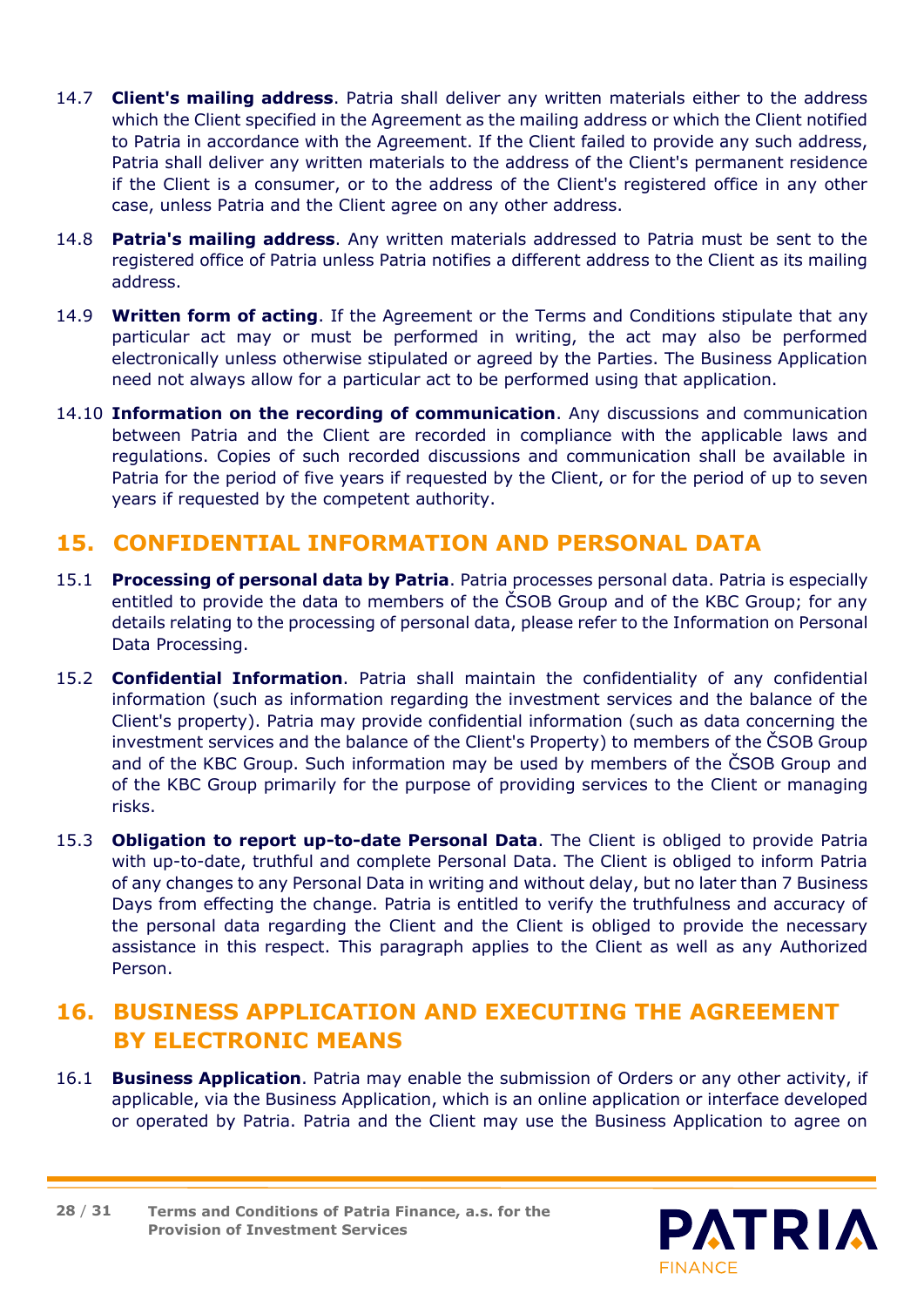other services not provided for in the Agreement; such services shall also be governed by the Agreement.

- 16.2 **Full and limited version of the Business Application**. Only the Business Application on the Website allows full use of the Business Application. If the Client uses the Business Application on a cell phone or any other similar electronic device via the application (i.e. not the Website), Patria warns the Client that the application may not contain all the attributes of the full version of the Business Application due to technical limitations.
- 16.3 **Use of the Business Application**. If the Orders are placed via the Business Application, Patria is not liable for the communication (transmission) of the Orders. The Client is aware that Internet is not a secured system and agrees that Patria is entitled to rely on instructions communicated via the Business Application and treat such instructions as binding Orders placed by the Client, having the parameters stipulated in the instruction. No instruction or another action performed by the Client is deemed to be an Order under this Agreement until received and confirmed by Patria.
- 16.4 **Execution of the Agreement electronically**. Patria may enable a potential client to negotiate the Agreement using the Website or by other electronic means. Patria does not thereby assume an obligation to enter into the Agreement with the Client. Patria evaluates Client's proposal to conclude the Agreement. If the Client is accepted and identification process is successful, Patria signs the Agreement. The Agreement becomes effective by delivery of the information on its conclusion from Patria to the Client.
- 16.5 **Identification of the Client and verification payment.** Patria is obliged to identify the Client in connection with conclusion of the Agreement. If the Agreeement is concluded without Client's physical presence (typically by any electronic means), Patria takes over Client's identification from other relevant subject. If this process is connected with the requirement of verification payment, the Client will be asked to transfer an amount at the Client's discretion from the Client's Bank Account to an account requested by Patria (hereinafter the "Verification Payment"). The Client must make the Verification Payment and it must be credited to the account requested by Patria no later than 30 days from the submission of the offer to enter into the Agreement to Patria, unless the Client had already transferred the Verification Payment before or agreed otherwise with Patria. Unless the Client properly remits the Verification Payment, the offer of the Agreement expires with the expiration of the deadline for remittance of the Verification Payment. The Client's funds will be credited to the Brokerage Account without undue delay after the Agreement is executed. If, for any reason whatsoever, the Agreement is not executed or does not take effect, the remitted amount will be transferred back by Patria to the account from which it was sent without undue delay, reduced by any incurred costs;
- 16.6 **Archiving of the Agreement**. Any Agreement executed as described above shall be archived in the Business Application in which it will be available to the Client throughout the duration of the contractual relationship as well as other documents (if provided via Business Application during contractual relationship). The Client shall download these documents to a personal storage before the Agreement is being terminated if the Client would still require access to them.

### <span id="page-28-0"></span>**17. THE AGREEMENT AND EXPIRATION OF THE AGREEMENT**

17.1 **Methods of terminating the Agreement**. The Agreement can be terminated as follows:

**Terms and Conditions of Patria Finance, a.s. for the Provision of Investment Services 29** / **31**

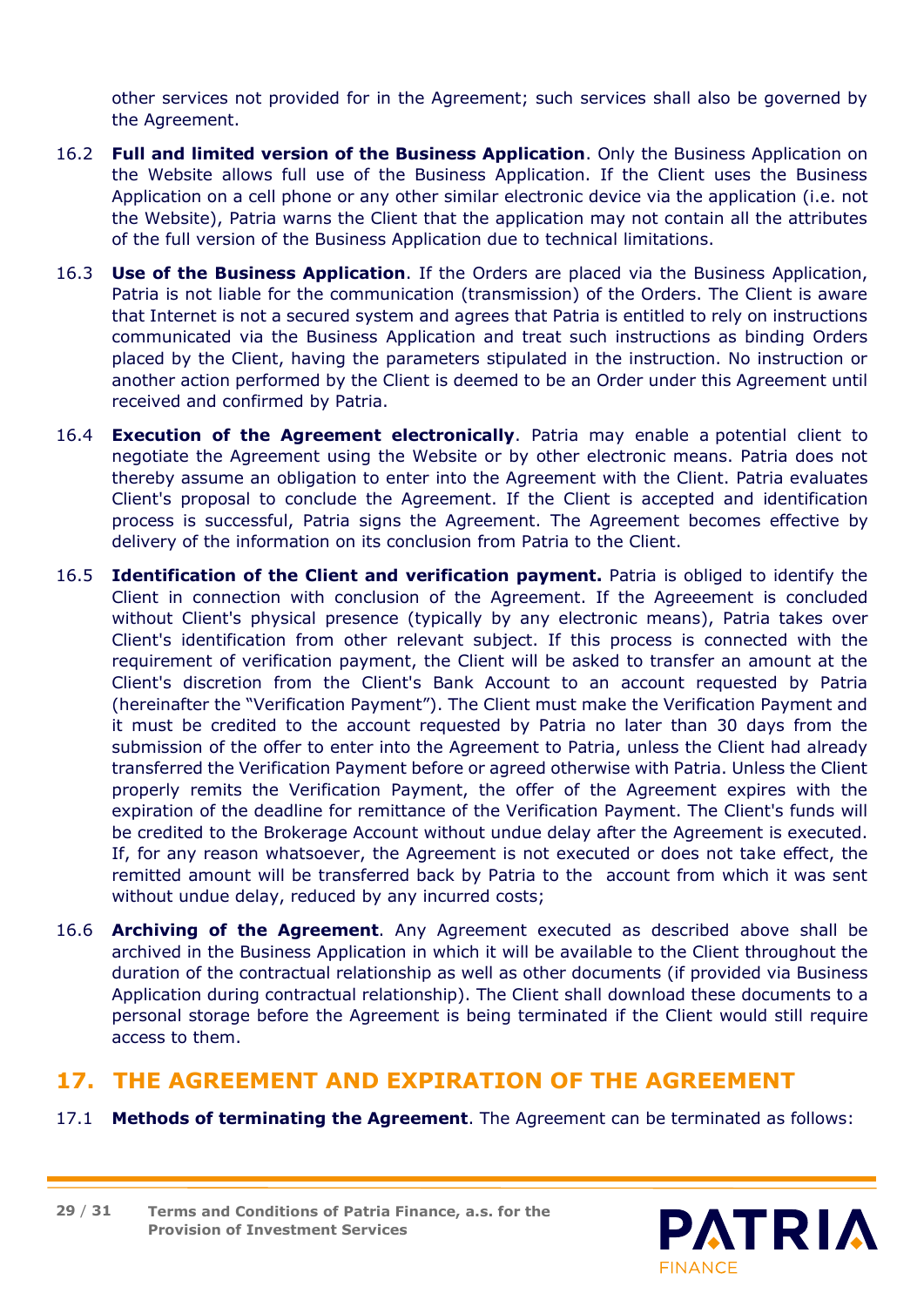- a) by agreement;
- b) by a notice of termination;
- c) by entering into a new Agreement;
- d) by rescinding a distance Agreement.
- 17.2 **Notice of termination**. Each Party has the right to terminate the Agreement or any Product Agreement at any moment, with or without stipulating any reasons, by a notice of termination in paper form, unless any Product Agreement stipulates or the Client and Patria agree otherwise. The notice period is 10 Business Days and starts to run on the day following the day when the notice was delivered to the other Party. As soon as the notice terminating the Agreement is delivered, all existing Debts are or become due and payable. The notice period shall not expire before any and all Debts are extinguished (mostly by payment). If the Agreement is terminated by notice, any and all Orders to buy submitted by the Client shall be cancelled if such a cancellation is technically and legally possible without any obstacles and if the rules and customs of the given market permit. Patria shall send to the Client by mail a final statement of the Brokerage Account within 15 days of the expiration of obligations under the Agreement; Patria shall deem the final statement approved by the Client unless Patria receives any complaint from the Client within 30 days of delivery of the statement to the Client.
- 17.3 **Rescission of a distance Agreement**. If the Parties entered into the Agreement or any Product Agreement by means of distance communication (i.e. without the personal presence of both Parties), the Client also has the right to rescind the Agreement in compliance with Section 1846 and Section 1847 of the Civil Code within 14 days of entering into the Agreement providing the Client submitted no Order before the rescission of the Agreement or, if the Client submitted an Order, providing the Client duly cancelled the Order before delivery of the rescission to Patria. The Client shall exercise the right to rescind the Agreement by delivering to Patria the rescission of the Agreement in paper form. If the Client exercises the Client's right, if any, to rescind the Agreement, Patria may request payment for any services which have already been provided. Unless the Client exercises the Client's rescission right by the statutory deadline, the Client may not eo ipso rescind the Agreement but the Agreement may still be terminated subject to the terms and conditions stipulated therein.
- 17.4 **Execution of a new Agreement**. The execution of a new Agreement cancels and replaces any previous Agreements entered into between the Parties. In such a case, the Brokerage account maintained according the previous Agreement will not cease to exist and will be further maintained under the new Agreement. Any and all of the Client's Orders which have not yet been executed on the day of signing the Agreement shall be executed according to the former Agreement. If the former Agreement also provides for any Product Agreements between the Parties, such Product Agreements are governed by the newly executed Agreement instead of the former Agreement.
- 17.5 **Relationship between the Agreement and the Product Agreements**. Any termination by notice, rescission or any other expiration of the Agreement (except the execution of a new Agreement) also entails termination by notice, rescission and expiration of all Product Agreements but not vice versa. The notice period relating to the Agreement shall not expire before the expiration of the longest notice period relating to any Product Agreement. Termination by notice or rescission or any other expiration of the Product Agreements does not automatically extinguish the Agreement. Termination by notice, rescission or any other expiration (except the execution of a new agreement) of a financial collateral agreement (as

**Terms and Conditions of Patria Finance, a.s. for the Provision of Investment Services 30** / **31**